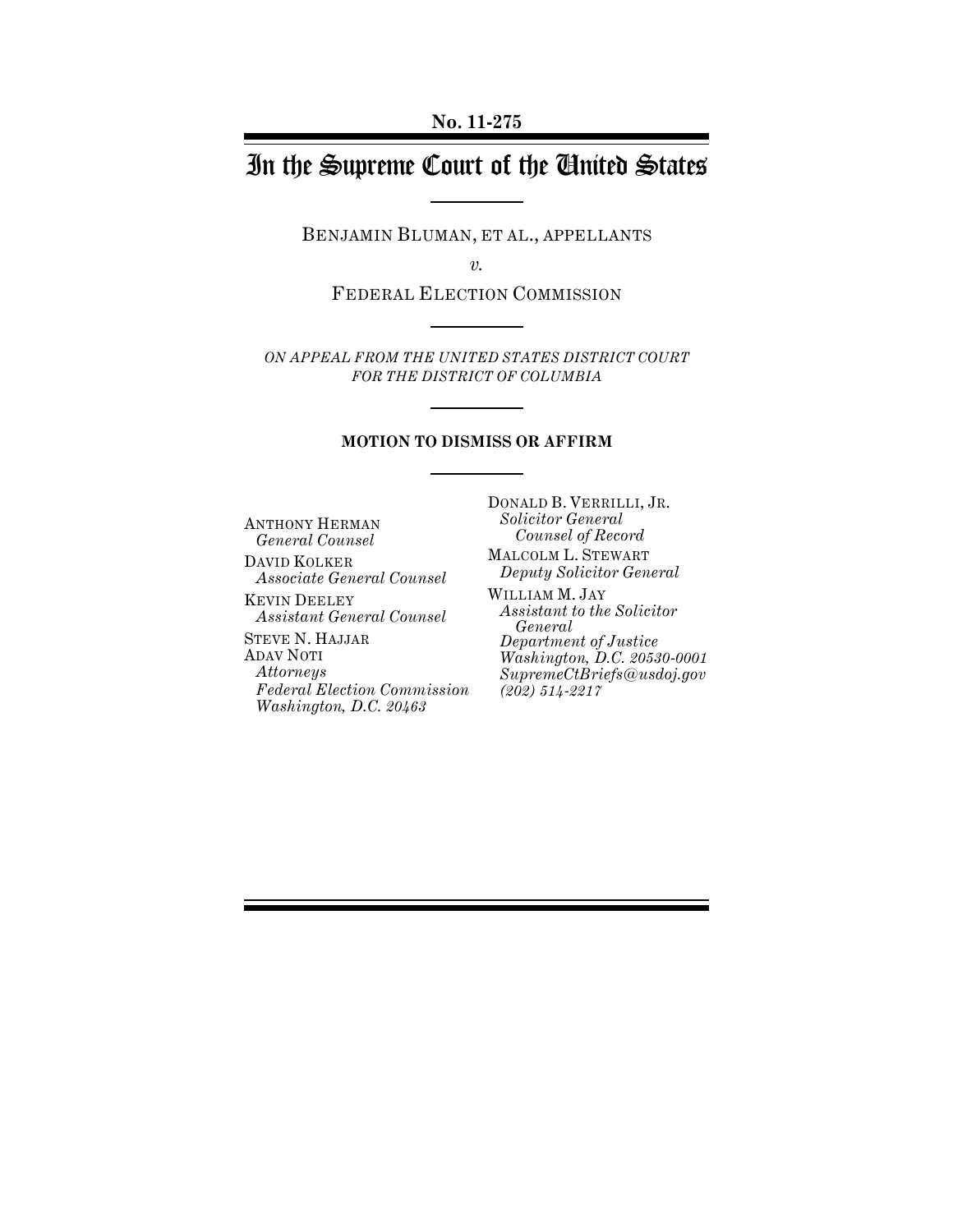### **QUESTION PRESENTED**

Whether Congress may constitutionally prohibit aliens who are temporarily employed in the United States, but who have not been admitted to this country for permanent residence, from making campaign contributions and other disbursements in connection with elections for public office.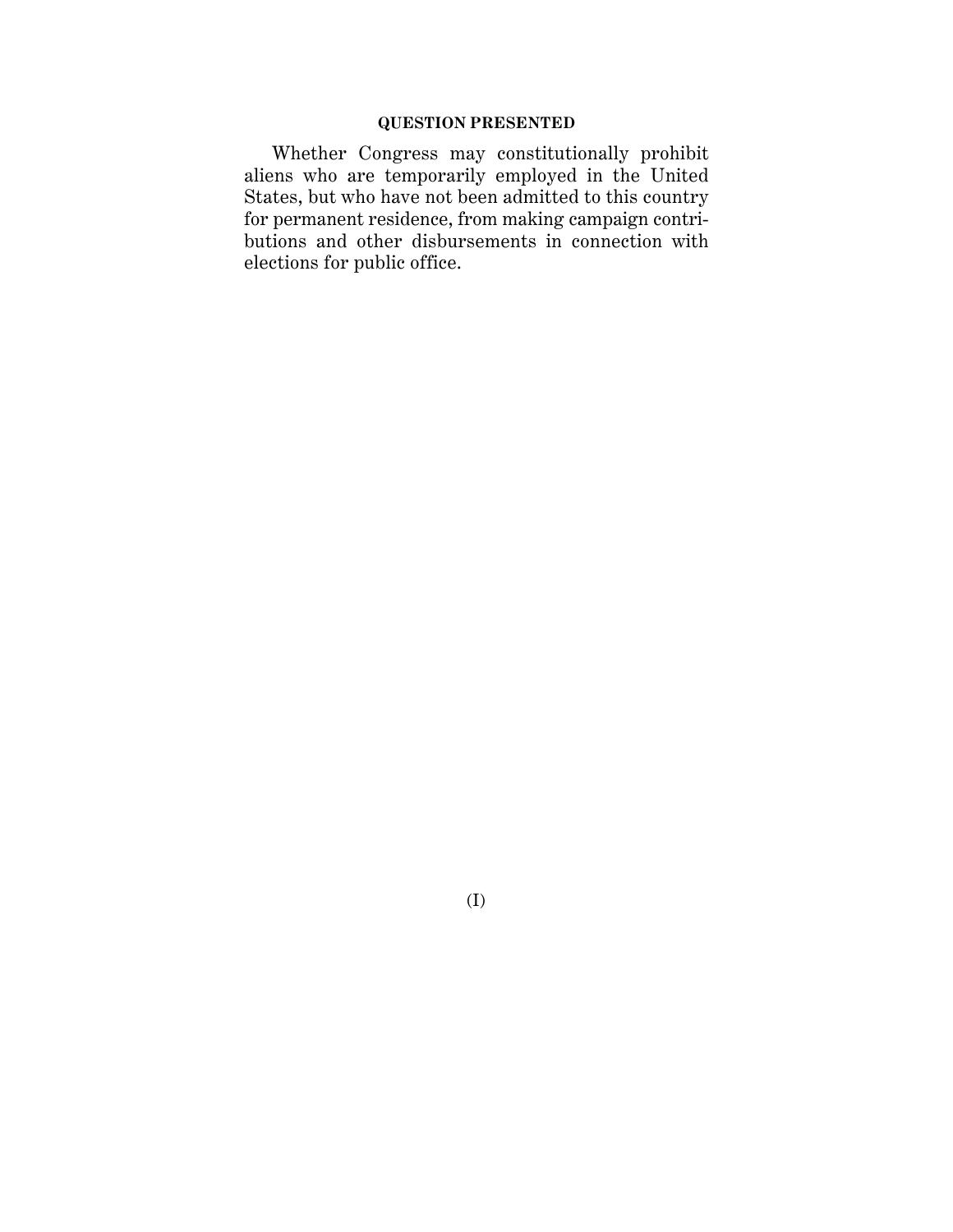### **TABLE OF CONTENTS**

Page

### **TABLE OF AUTHORITIES**

## Cases:

| Ambach v. Norwick, 441 U.S. 68 (1979)  11, 15, 26, 23             |
|-------------------------------------------------------------------|
| Bernal v. Fainter, 467 U.S. 216 (1984)  9, 11                     |
| Bridges v. California, 314 U.S. 252 (1941)  14                    |
| Bridges v. Wixon, 326 U.S. 135 (1945)  14                         |
| Brown v. Entertainment Merchants Ass'n,                           |
|                                                                   |
| <i>Buckley v. Valeo, 424 U.S. 1 (1976)  16, 17, 24, 26</i>        |
| Burson v. Freeman, 504 U.S. 191 (1992)  24                        |
| Cabell v. Chavez-Salido, 454 U.S. 432 (1981)  11, 12              |
| Citizens Against Rent Control v. City of Berkeley,                |
|                                                                   |
| Citizens United v. FEC, 130 S. Ct. 876 (2010)  16                 |
| City of Ladue v. Gilleo, 512 U.S. 43 (1994)  22                   |
| First Nat'l Bank v. Bellotti, 435 U.S. 765 (1978)  24             |
| Foley v. Connelie, $435$ U.S. $291$ $(1978)$ 11, 12, 15           |
| Hampton v. Mow Sun Wong, 426 U.S. 88 (1976)  13                   |
| Harisiades v. Shaughnessy, 342 U.S. 580 (1952) $\ldots \ldots$ 13 |
| Kleindienst v. Mandel, 408 U.S. 753 (1972)  17                    |
| Kwong Hai Chew v. Colding, 344 U.S. 590 (1953)  14                |
| Mandel v. Bradley, 432 U.S. 173 (1977)  11                        |

(III)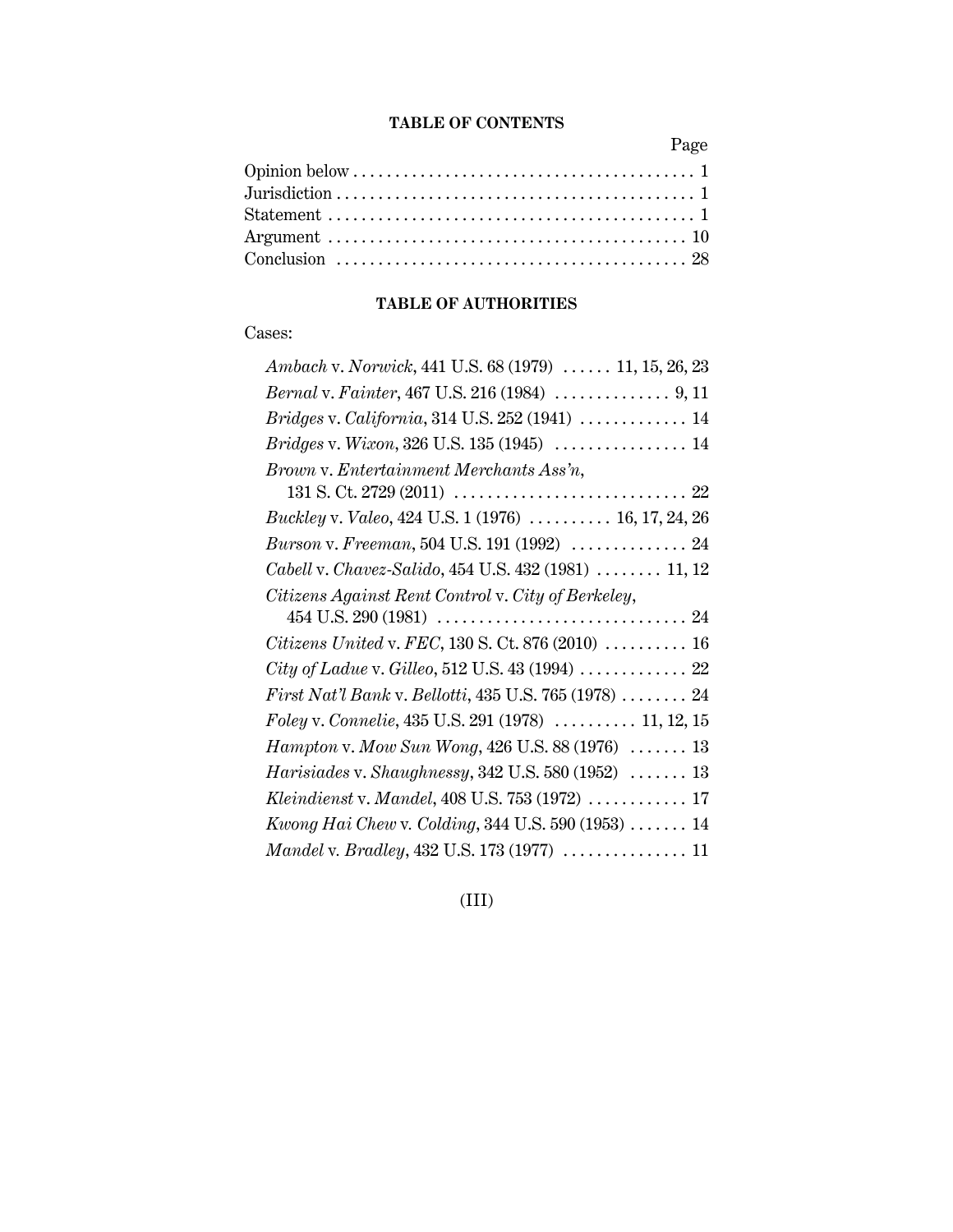| Cases-Continued:                                                  | Page |
|-------------------------------------------------------------------|------|
|                                                                   |      |
| <i>Nyquist</i> v. <i>Mauclet</i> , 432 U.S. 1 (1977) 13           |      |
|                                                                   |      |
| Republican Party v. White, 536 U.S. 765 (2002) $\ldots \ldots$ 22 |      |
| Sugarman v. Dougall, 413 U.S. 634 (1973)  11                      |      |
|                                                                   |      |
| United States v. Kanchanalak, 192 F.3d 1037 (1999) $\ldots$ 4     |      |
| United States v. Trie, 23 F. Supp. 2d 55 (D.D.C. 1998)  4         |      |
| United States v. Verdugo-Urquidez, 494 U.S. 259                   |      |
|                                                                   |      |
|                                                                   |      |

Constitution, statutes, and regulations:

## U.S. Const.:

| Art. IV, §4 (Republican Form of Government                                                                    |
|---------------------------------------------------------------------------------------------------------------|
|                                                                                                               |
|                                                                                                               |
| Act of July 4, 1966, Pub. L. No. 89-486, § 8(a), 80 Stat.                                                     |
|                                                                                                               |
| Bipartisan Campaign Reform Act of 2002, Pub. L. No.                                                           |
| $107 - 155$ :                                                                                                 |
|                                                                                                               |
|                                                                                                               |
|                                                                                                               |
| Federal Election Campaign Act of 1971, 2 U.S.C. 431                                                           |
|                                                                                                               |
| $2 U.S.C. 431(17) \ldots \ldots \ldots \ldots \ldots \ldots \ldots \ldots \ldots \ldots \ldots \ldots \ldots$ |
|                                                                                                               |
|                                                                                                               |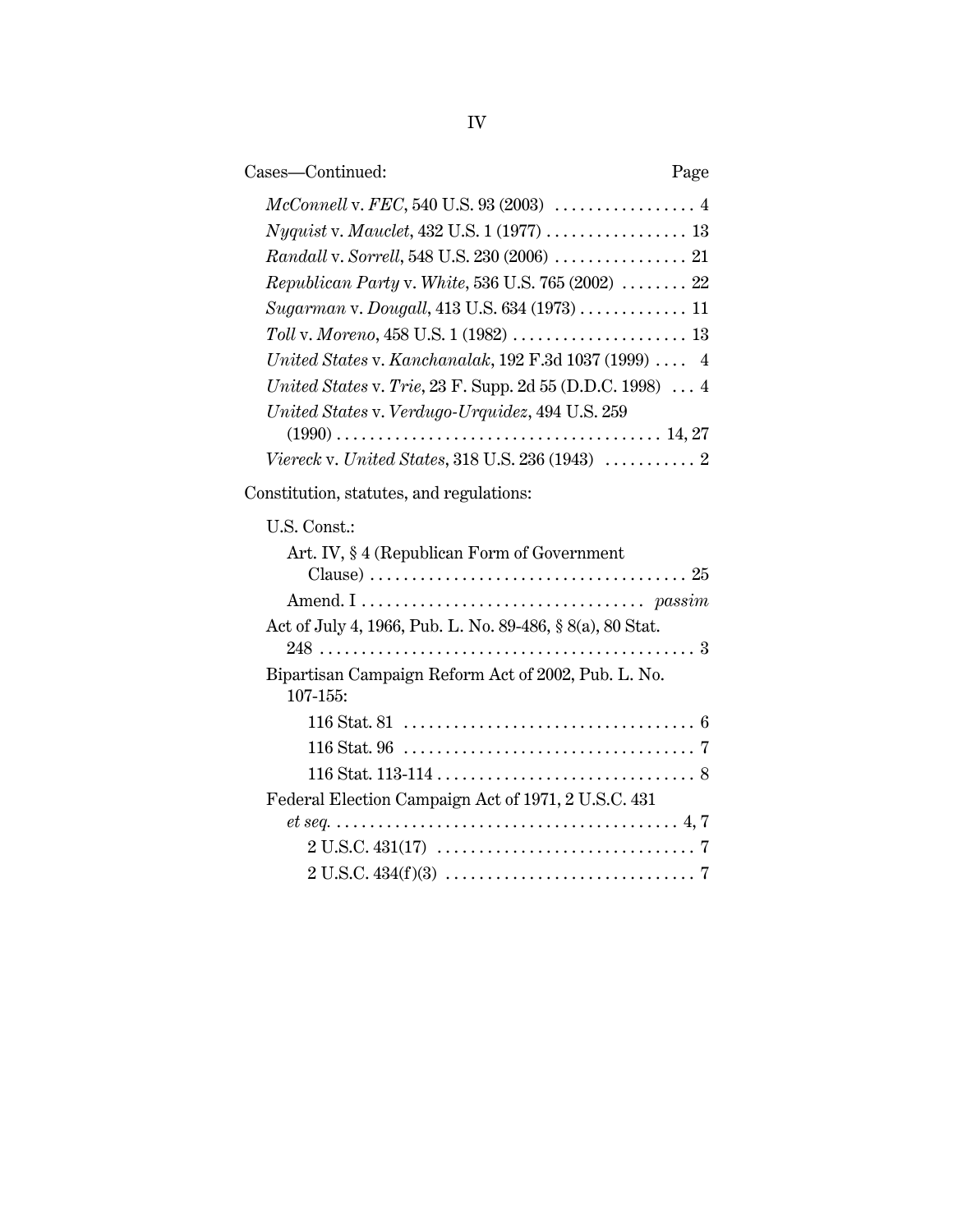| Statutes and regulations—Continued:                                                                 | Page |
|-----------------------------------------------------------------------------------------------------|------|
| $2 U.S.C. 437c(b)(1) \ldots \ldots \ldots \ldots \ldots \ldots \ldots \ldots \ldots \ldots \ldots$  |      |
| $2 U.S.C. 437d(a)(7) \ldots \ldots \ldots \ldots \ldots \ldots \ldots \ldots \ldots 8$              |      |
| $2 U.S.C. 437d(a)(8) \ldots \ldots \ldots \ldots \ldots \ldots \ldots \ldots \ldots \ldots \ldots$  |      |
|                                                                                                     |      |
|                                                                                                     |      |
|                                                                                                     |      |
|                                                                                                     |      |
| $2 U.S.C. 441e(a)(1) \ldots \ldots \ldots \ldots \ldots \ldots \ldots \ldots \ldots 25$             |      |
| $2 U.S.C. 441e(b)(2) \ldots \ldots \ldots \ldots \ldots \ldots \ldots \ldots \ldots 21$             |      |
| Federal Election Campaign Act Amendments of 1974,<br>Pub. L. No. 93-443, § 101(d), 88 Stat. 1267  3 |      |
| Federal Election Campaign Act Amendments of 1976,<br>Pub. L. No. 94-283, 90 Stat. 475:              |      |
|                                                                                                     |      |
|                                                                                                     |      |
| Foreign Agents Registration Act of 1938, ch. 327,                                                   |      |
|                                                                                                     |      |
|                                                                                                     |      |
|                                                                                                     |      |
|                                                                                                     |      |
|                                                                                                     |      |
|                                                                                                     |      |
|                                                                                                     |      |
|                                                                                                     |      |
|                                                                                                     |      |
|                                                                                                     |      |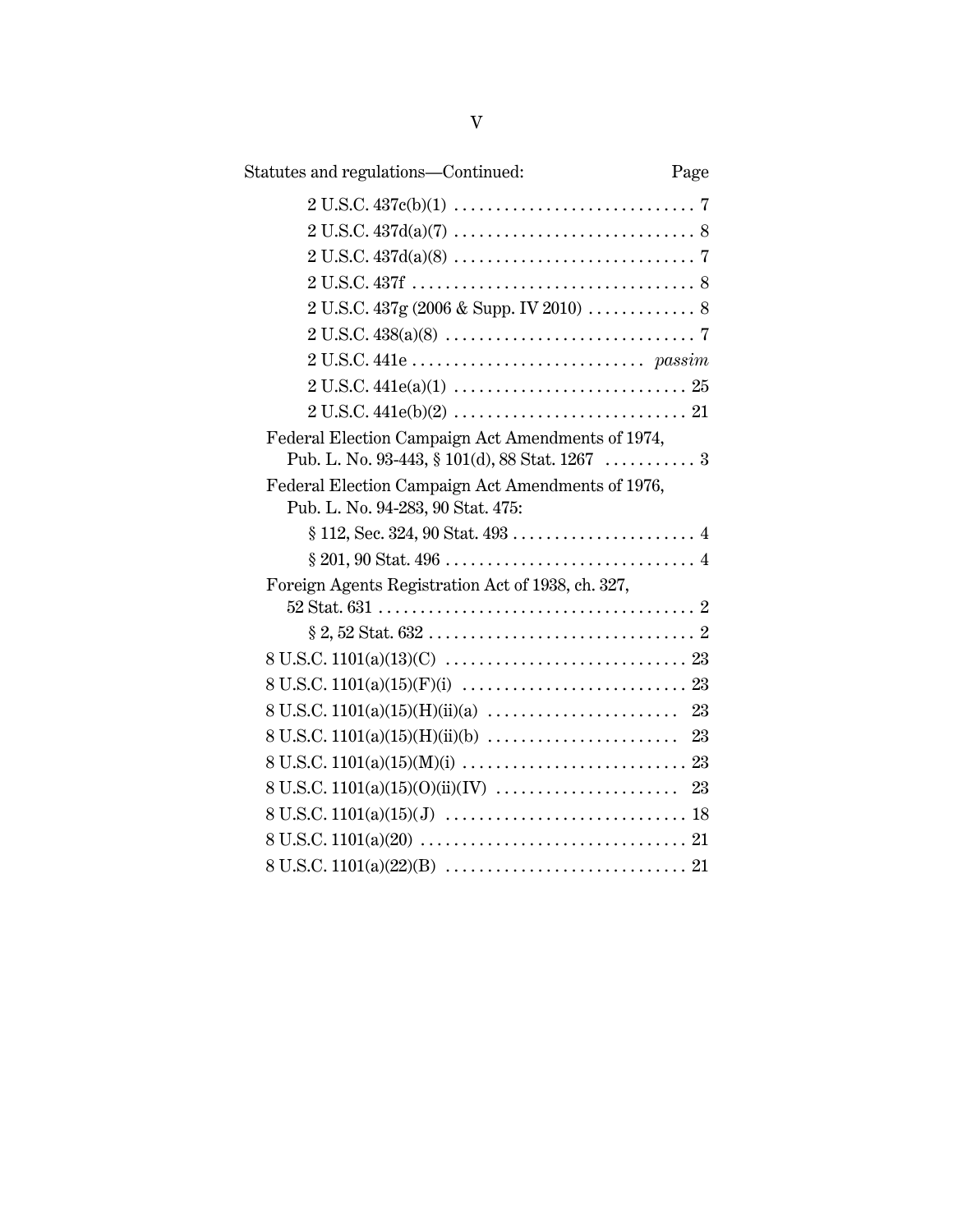| Statutes and regulations—Continued:                                                                                                                                                                                                                   | Page |
|-------------------------------------------------------------------------------------------------------------------------------------------------------------------------------------------------------------------------------------------------------|------|
|                                                                                                                                                                                                                                                       |      |
|                                                                                                                                                                                                                                                       |      |
|                                                                                                                                                                                                                                                       |      |
|                                                                                                                                                                                                                                                       |      |
| 11 C.F.R.:                                                                                                                                                                                                                                            |      |
|                                                                                                                                                                                                                                                       |      |
|                                                                                                                                                                                                                                                       |      |
|                                                                                                                                                                                                                                                       |      |
|                                                                                                                                                                                                                                                       |      |
| Miscellaneous:                                                                                                                                                                                                                                        |      |
| Activities of Nondiplomatic Representatives of For-<br>eign Principals in the United States: Hearings<br>Before the S. Comm. on Foreign Relations, 88th                                                                                               |      |
| Bureau of Consular Affairs, U.S. Dep't of State,<br>Nonimmigrant Visa Issuances by Visa Class and<br>By Nationality FY 1997-2010 NIV Detail Table,<br>http://www.travel.state.gov/xls/FYs97-10<br>NIVDetailTable.xls (last visited Nov. 13, 2011)  20 |      |
| Bureau of Consular Affairs, U.S. Dep't of State,<br>Nonimmigrant Visa Statistics,<br>http://www.travel.state.gov/visa/statistics/nivstats/<br>nivstats $4582.html$ (last visited Nov. 13, 2011)  20                                                   |      |
| Contributions and Expenditures; Prohibited Contri-<br>butions, 54 Fed. Reg. $48,580-48,581$ (1989)  20                                                                                                                                                |      |
|                                                                                                                                                                                                                                                       |      |
| 147 Cong. Rec. (2001):                                                                                                                                                                                                                                |      |
|                                                                                                                                                                                                                                                       |      |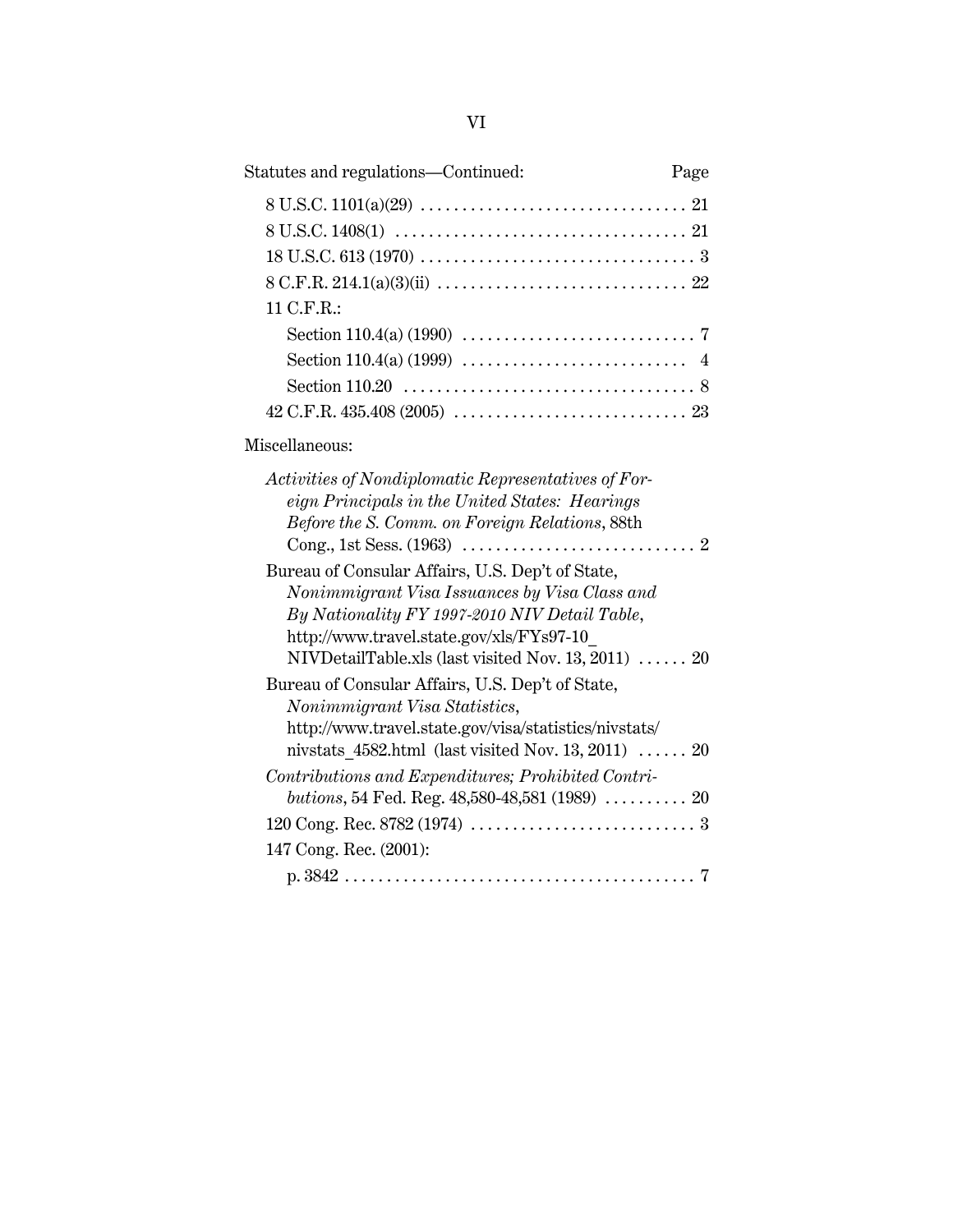| × | ٠ | ٠ |
|---|---|---|
|   |   |   |
|   |   |   |
|   |   |   |

| Miscellaneous-Continued:<br>Page                                                                                                                                   |
|--------------------------------------------------------------------------------------------------------------------------------------------------------------------|
|                                                                                                                                                                    |
|                                                                                                                                                                    |
|                                                                                                                                                                    |
|                                                                                                                                                                    |
|                                                                                                                                                                    |
|                                                                                                                                                                    |
|                                                                                                                                                                    |
|                                                                                                                                                                    |
| H.R. Rep. No. 153, 74th Cong., 1st Sess. $(1935)$ 2, 19                                                                                                            |
| Evan Hill, Libyans in US Allege Coercion, Al Jazeera<br>English (Feb. 17, 2011), http://english.aljazeera.<br>net/news/africa/2011/02/2011217184949502493.html  20 |
| Seth Kantor, Jaworski Eyes Probing Foreign '72                                                                                                                     |
|                                                                                                                                                                    |
| Gerald M. Rosberg, Aliens and Equal Protection:<br>Why Not the Right to Vote?, 75 Mich. L. Rev. 1092                                                               |
| S. Rep. No. 167, 105th Cong., 2d Sess. (1998)  4                                                                                                                   |
| Chilton Williamson, American Suffrage: From Prop-                                                                                                                  |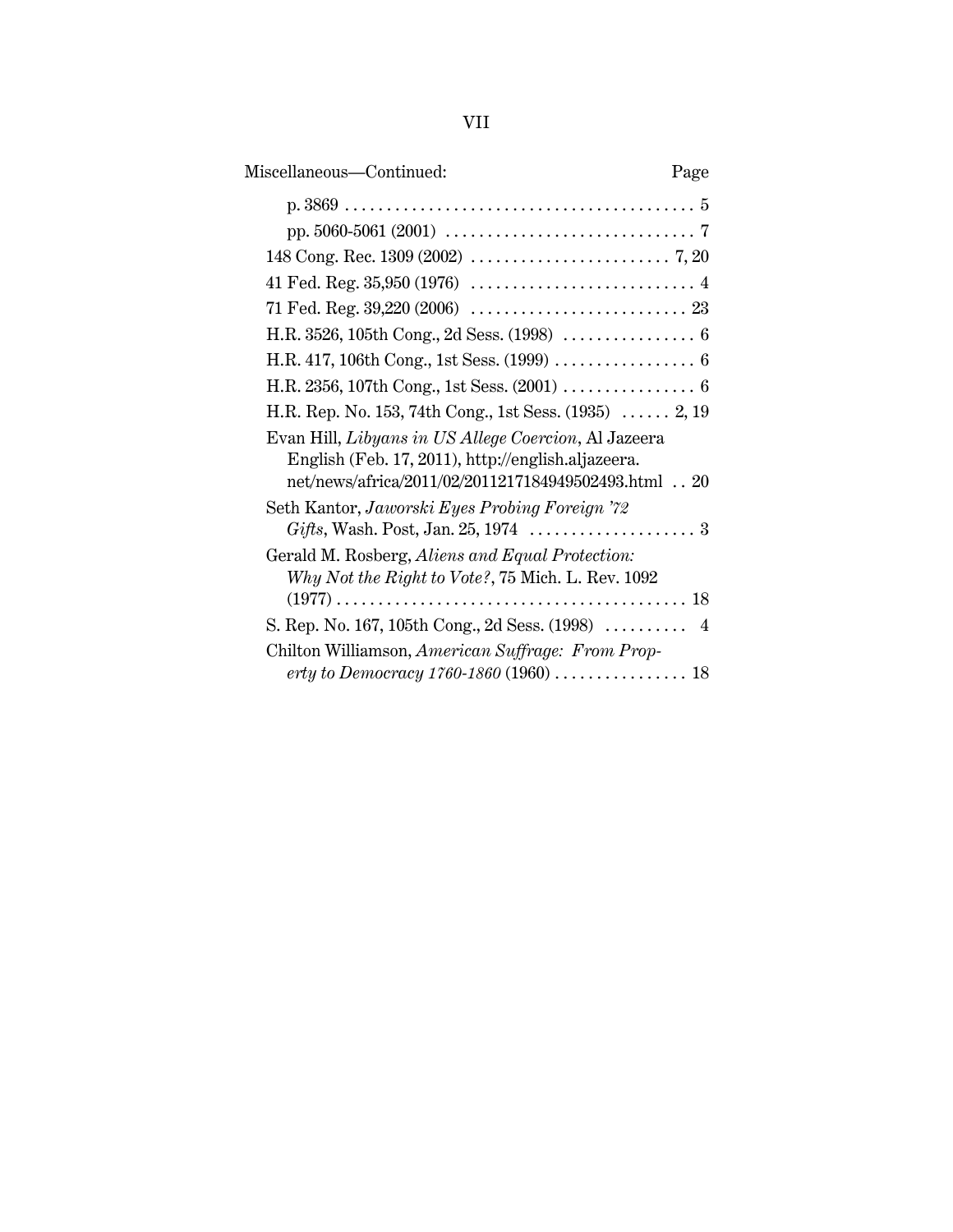## In the Supreme Court of the United States

No. 11-275

BENJAMIN BLUMAN, ET AL., APPELLANTS

*v.*

FEDERAL ELECTION COMMISSION

*ON APPEAL FROM THE UNITED STATES DISTRICT COURT FOR THE DISTRICT OF COLUMBIA*

#### **MOTION TO DISMISS OR AFFIRM**

### **OPINION BELOW**

The opinion of the three-judge district court granting appellee's motion to dismiss (J.S. App. 1a-23a) is not yet published in the *Federal Supplement*, but is available at 2011 WL 3443833.

### **JURISDICTION**

The judgment of the three-judge district court was entered on August 8, 2011. A notice of appeal was filed on August 12, 2011, and the jurisdictional statement was filed on September 1, 2011. The jurisdiction of this Court is invoked under Section  $403(a)(3)$  of the Bipartisan Campaign Reform Act of 2002, Pub. L. No. 107-155, 116 Stat. 113-114.

#### **STATEMENT**

Federal law prohibits foreign nationals from making contributions, expenditures, or other disbursements in

(1)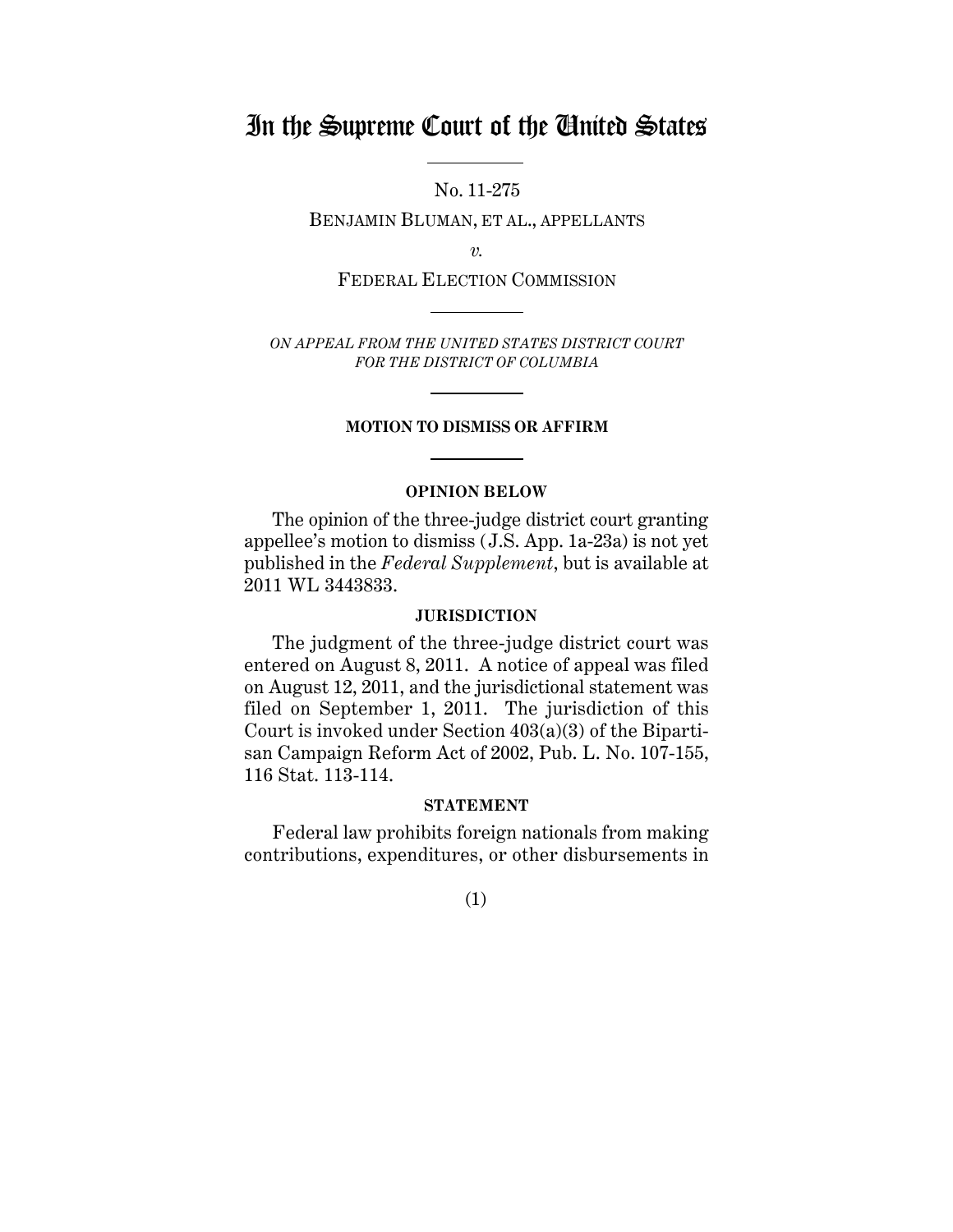connection with federal, state, or local candidate elections. 2 U.S.C. 441e. Section 441e is the current manifestation of Congress's longstanding efforts to prevent aliens from attempting to sway American elections and governmental decisions by disbursing funds within the United States.

1. In 1935, a congressional investigation found that the Nazi party of Germany and other foreign organizations had paid for propaganda disseminated by "a large number of aliens who, although they ha[d] resided in this country for a number of years, had never made an effort \* \* \* to become citizens." H.R. Rep. No. 153, 74th Cong., 1st Sess. 7 (1935) (1935 House Report). In response, Congress enacted the Foreign Agents Registration Act of 1938 (FARA), ch. 327, 52 Stat. 631, to "identify agents of foreign principals who might engage in subversive acts or in spreading foreign propaganda, and to require them to make public record of the nature of their employment." *Viereck* v. *United States*, 318 U.S. 236, 241 (1943). FARA required each agent of a foreign principal to register with the government and disclose certain information, including the principal's identity and the contractual terms of the agent's representation. See FARA § 2, 52 Stat. 632.

2. FARA, however, did not limit the amounts that agents could spend to achieve their foreign principals' goals. In the early 1960s, an extensive series of hearings explored the effects of such spending. See *Activities of Nondiplomatic Representatives of Foreign Principals in the United States: Hearings Before the S. Comm. on Foreign Relations*, 88th Cong., 1st Sess. (1963). Agents of foreign principals testified regarding their efforts to induce policy decisions favorable to foreign governments and businesses, including by funneling campaign contri-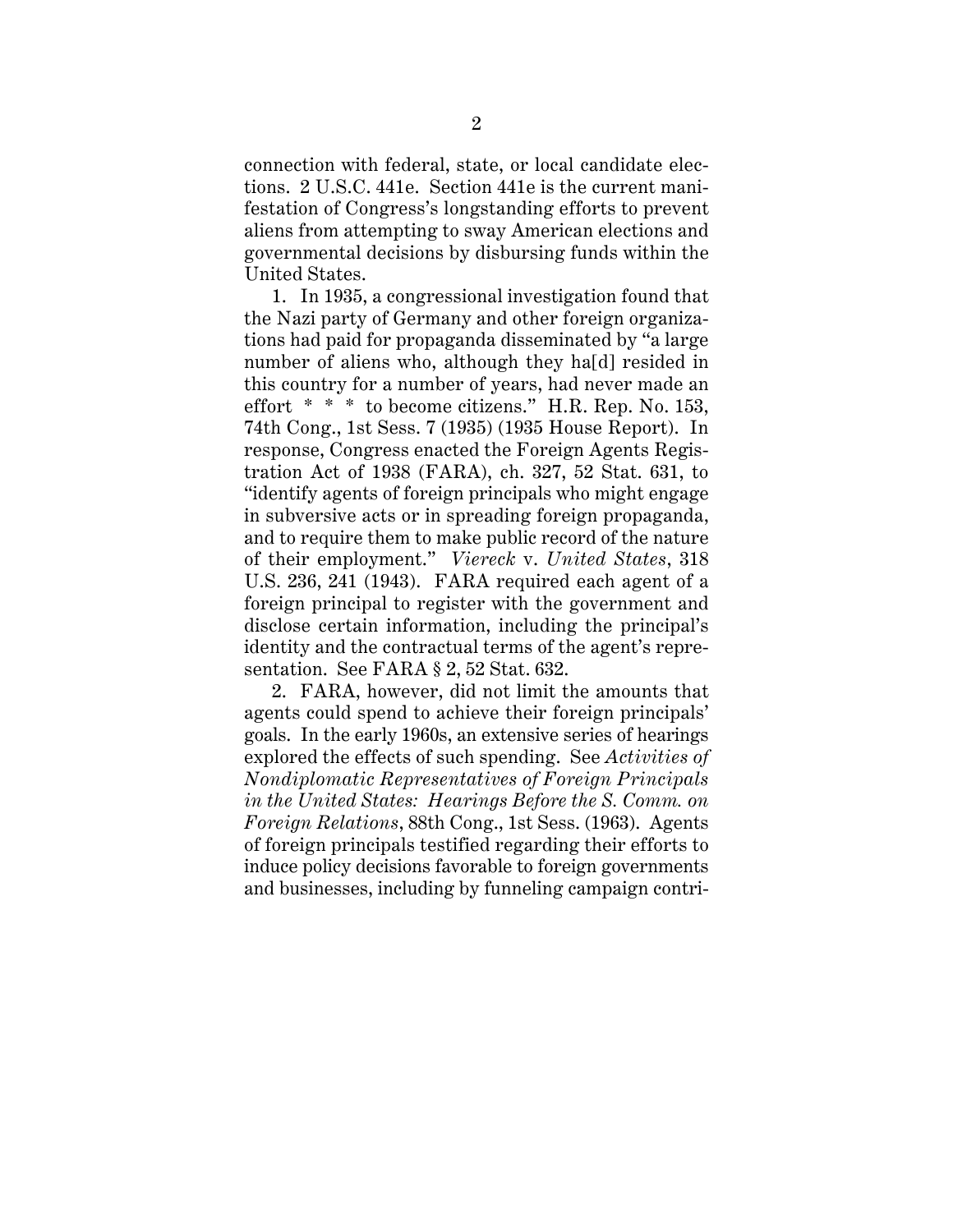butions from their foreign principals to Members of Congress. See, *e.g.*, *id*. at 195-212, 1575, 1627-1631. For example, the Philippine sugar industry—which had an interest in the United States government's allocation of federal sugar import quotas—contributed through the industry's registered agent to the campaigns of 20 Members of Congress. See *id*. at 195-212. In 1966, Congress amended FARA to prohibit any person acting under the direction or control of a foreign principal from knowingly making any contribution "in connection with an election to any political office." Act of July 4, 1966, Pub. L. No. 89-486, § 8(a), 80 Stat. 248 (originally codified at 18 U.S.C. 613 (1970)).

3. Even as amended, FARA did not prohibit foreign principals from making contributions directly rather than through agents. During the Watergate investigation, allegations surfaced that the Nixon campaign had received contributions from citizens of foreign countries. One such contribution investigated by the Watergate special prosecutor was made by a Greek industrialist soon after his firm was awarded a contract to supply fuel to the U.S. Sixth Fleet. See Seth Kantor, *Jaworski Eyes Probing Foreign '72 Gifts*, Wash. Post, Jan. 25, 1974, at A9.

Congress sought to close that "giant loophole," 120 Cong. Rec. 8782 (1974) (statement of Sen. Bentsen), when it enacted the Federal Election Campaign Act Amendments of 1974, Pub. L. No. 93-443, § 101(d), 88 Stat. 1267 (amending 18 U.S.C. 613 (1970)). That law expanded FARA's prohibition on campaign contributions by agents of foreign principals to encompass contributions by any "foreign national," defined as any person who is not a citizen or lawful permanent resident (LPR) of the United States. See *ibid*. In 1976, Con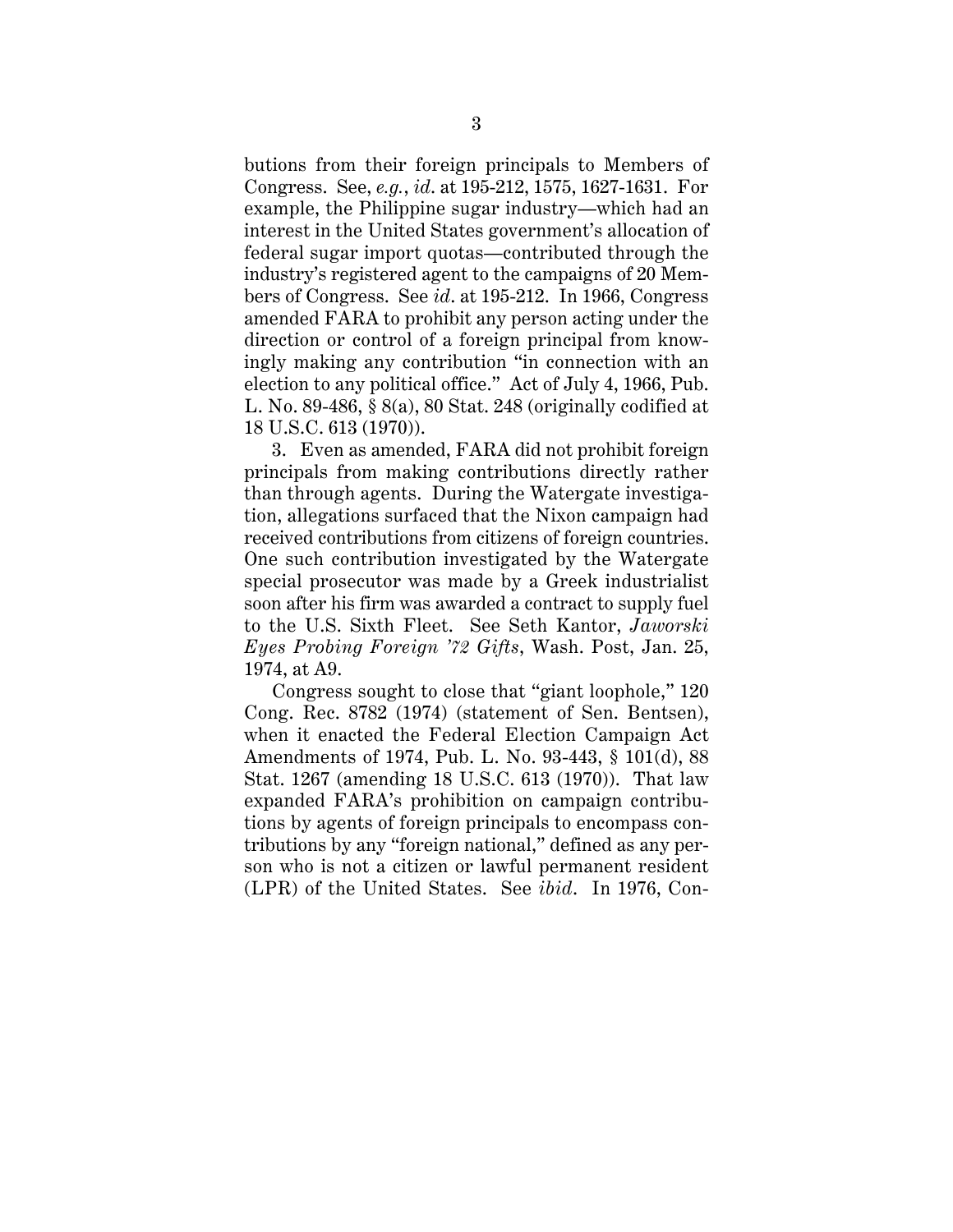gress transferred that prohibition into the Federal Election Campaign Act of 1971 (FECA), 2 U.S.C. 431 *et seq.*, and re-codified it as 2 U.S.C. 441e. See Federal Election Campaign Act Amendments of 1976, Pub. L. No. 94-283, sec. 324, § 112, 90 Stat. 493; § 201, 90 Stat. 496.

4. a. During the 1995-1996 election cycle, foreign nationals exploited the "soft money" loophole, through which "nonfederal funds"—*i.e.*, funds that do not comply with FECA's contribution limits, including foreign donations—were given to the major political parties ostensibly to finance activity only on the state and local level. See, *e.g.*, *United States* v. *Trie*, 23 F. Supp. 2d 55, 60-61 (D.D.C. 1998) (holding that FECA did not prohibit foreign soft-money donations);<sup>1</sup> see also *McConnell* v. FEC, 540 U.S. 93, 122-124 (2003) (describing soft money generally). The political parties spent hundreds of millions of soft-money dollars on federal election activity, including television advertising and other support for presidential and congressional candidates, and provided softmoney contributors with preferential access to elected officials. See *id.* at 123-125, 131.

In response to the controversy generated by reports of such political fundraising and spending practices, the Senate Committee on Governmental Affairs investigated various aspects of how the 1996 election campaigns had been financed, including any "[f]oreign contributions and their effect on the American political system." S. Rep. No. 167, 105th Cong., 2d Sess. 11 (1998) (Thomp-

<sup>1</sup> In 1999, the D.C. Circuit disapproved the holding of *Trie* and held that the statute did prohibit soft-money contributions by foreign nationals, as the Federal Election Commission (FEC) had "consistently interpreted [Section 441e] \* \* \* since 1976." *United States* v. *Kanchanalak*, 192 F.3d 1037, 1047-1050 & n.21 (1999) (citing 11 C.F.R. 110.4(a) (1999) and 41 Fed. Reg. 35,950 (1976)).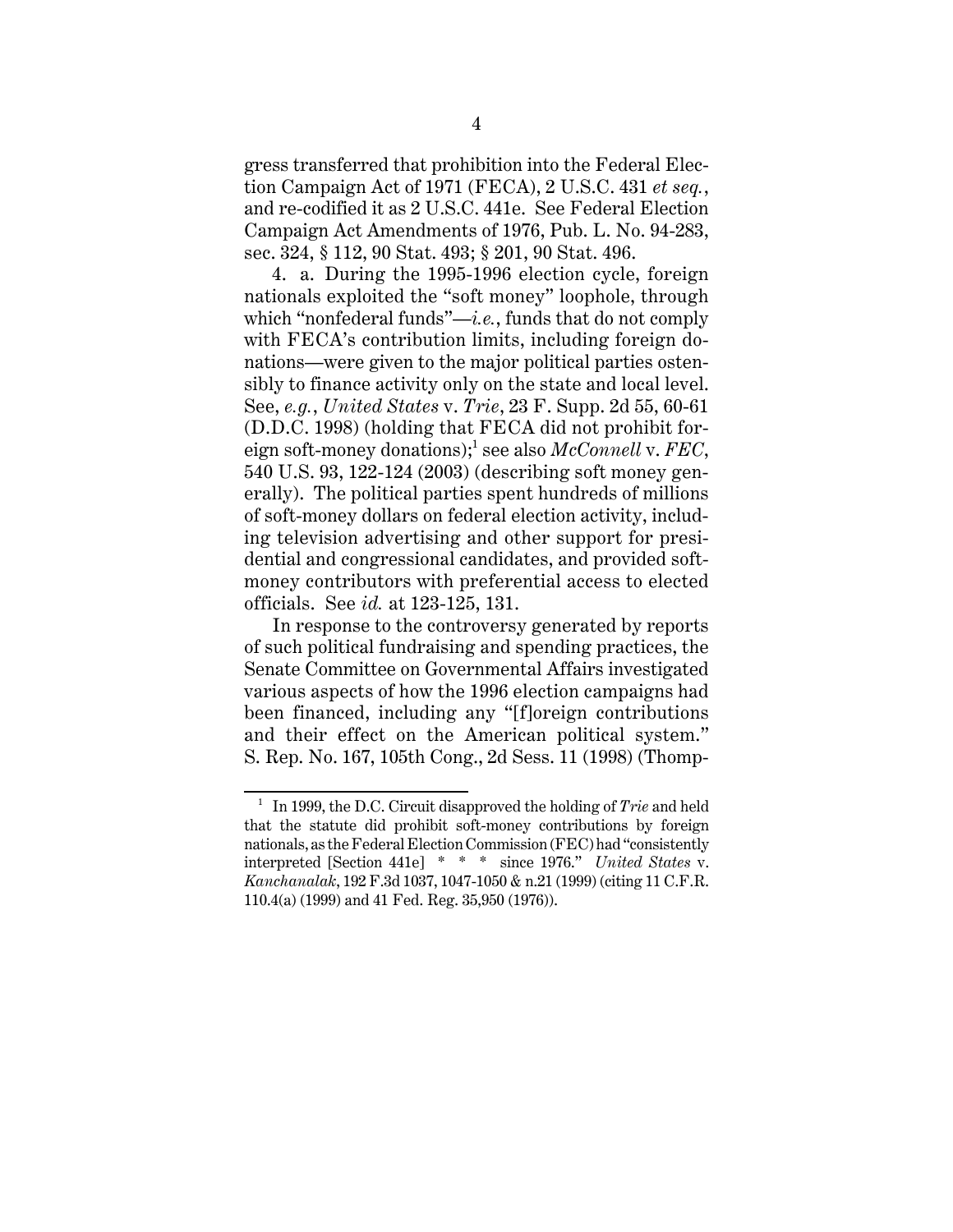son Committee Report). The committee, chaired by Senator Fred Thompson and generally known as the "Thompson Committee," conducted an exhaustive investigation throughout 1997, culminating in a written report of nearly 10,000 pages. See *id*. at v-vi. Among the Thompson Committee's primary findings was that foreign nationals, including several whom the Committee believed to have acted on behalf of foreign governments, had successfully used political contributions to purchase access to powerful American officials. See generally *id*. at 781-2710 (majority report on foreign influence), 4619- 5925 (minority report on same). Those contributions had "allowed wealthy and well-connected foreign nationals to arrange almost unlimited access to the President and other top U.S. policymakers." *Id*. at 46.

The Thompson Committee documented many examples of such foreign spending.<sup>2</sup> Its report devoted particular attention to the activities of Ted Sioeng, a foreign national who "worked \* \* \* on behalf of the Chinese government" while spending "a substantial amount of time in the United States" without becoming a permanent resident. See Thompson Committee Report 47, 5574; see also 147 Cong. Rec. 3869 (2001) (statement of Sen. Collins) ("[Sioeng], we later discovered, was a selfdescribed agent of the Chinese government"). Sioeng dined with the President and "gain[ed] access to high-

<sup>&</sup>lt;sup>2</sup> See, *e.g.*, Thompson Committee Report 4832-4834 (foreign national who donated to Democratic National Committee and was granted meeting with President Clinton to press business interests); *id*. at 39, 2519, 2524-2536 (foreign national "with reputed links to organized crime who advises the Chinese government" and "purchased access \* \* \* to the highest levels of our government"); *id.* at 4562, 4667-4668 (foreign national who "hosted the chairman of the Republican National Committee on a yacht in Hong Kong Harbor and [later] provided \$2 million in collateral for a loan used to help elect Republican candidates to office").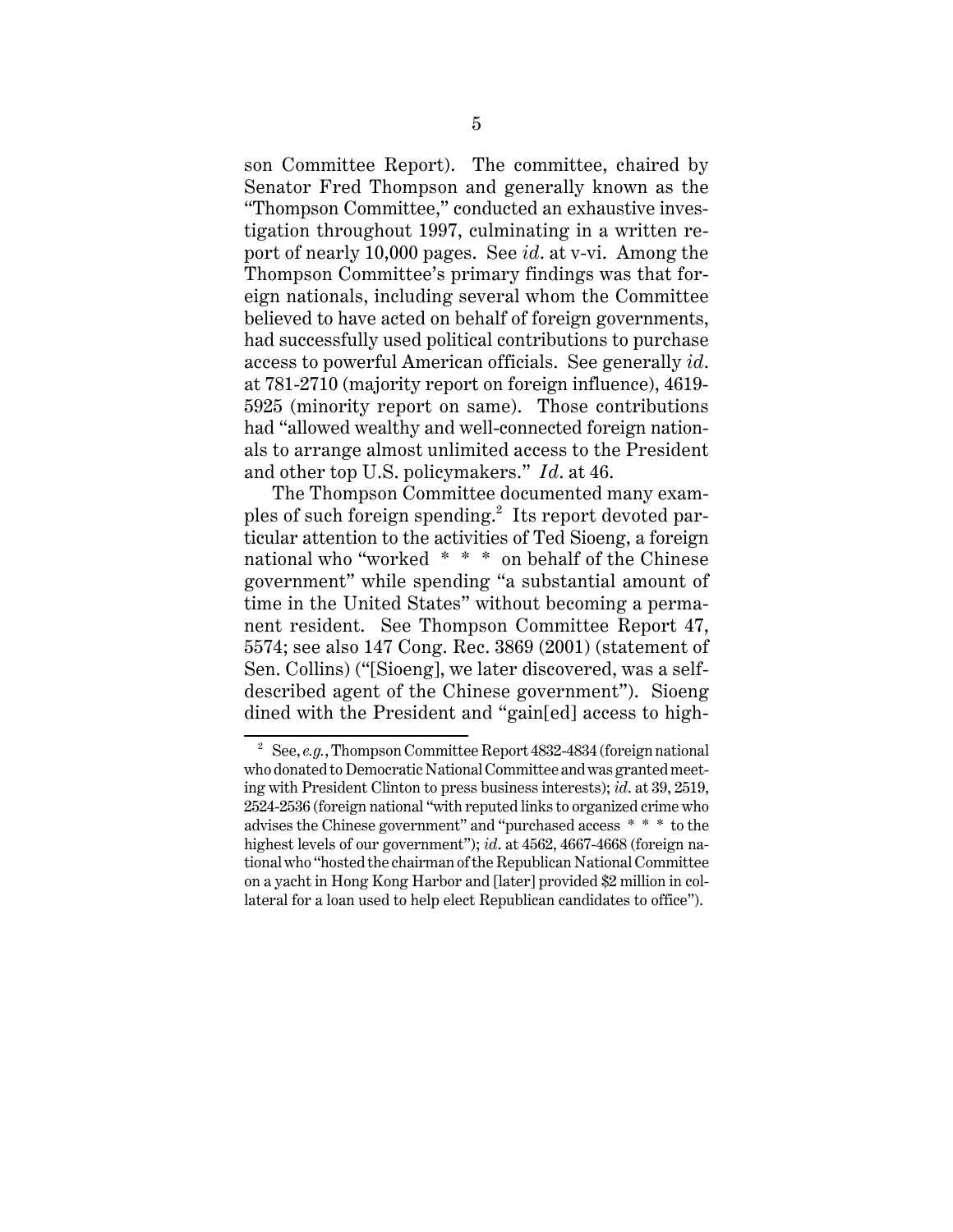ranking officials of both parties" as a result of his contributions to those parties, see Thompson Committee Report 37, 4567, 4601—contributions that may have been funded by the Chinese government itself. See *id.* at 2505. Indeed, the Committee

found a broad array of Chinese efforts designed to influence U.S. policies and elections through, among other means, financing election campaigns. \* \* \* Among these efforts were the devising of a seeding strategy of developing viable candidates sympathetic to the [People's Republic of China] for future federal elections \* \* \* [and] financing American elections through covert means.

*Id*. at 47; see *id*. at 2501-2512 (discussing activities of Chinese government). These efforts included not only congressional elections, but "the 1996 Presidential race and state elections as well." *Id*. at 2509. The Thompson Committee concluded that the events of the 1990s "expose[d] existing vulnerabilities in federal election law, which, although intended to prohibit foreign money in U.S. elections, [was] not always as clear or as strong as required." *Id*. at 4578.

b. Responsive legislation was proposed almost immediately, see H.R. 3526, 105th Cong., 2d Sess. § 506, at 48 (1998), and reintroduced in subsequent Congresses, see H.R. 417, 106th Cong., 1st Sess. § 506(a), at 52 (1999); H.R. 2356, 107th Cong., 1st Sess. § 303, at 41 (2001), until it was ultimately enacted as part of the Bipartisan Campaign Reform Act of 2002 (BCRA), Pub. L. No. 107-155, 116 Stat. 81. BCRA, which comprehensively amended FECA, included several provisions to strengthen and clarify the law governing foreign nationals' participation in the electoral process, and propo-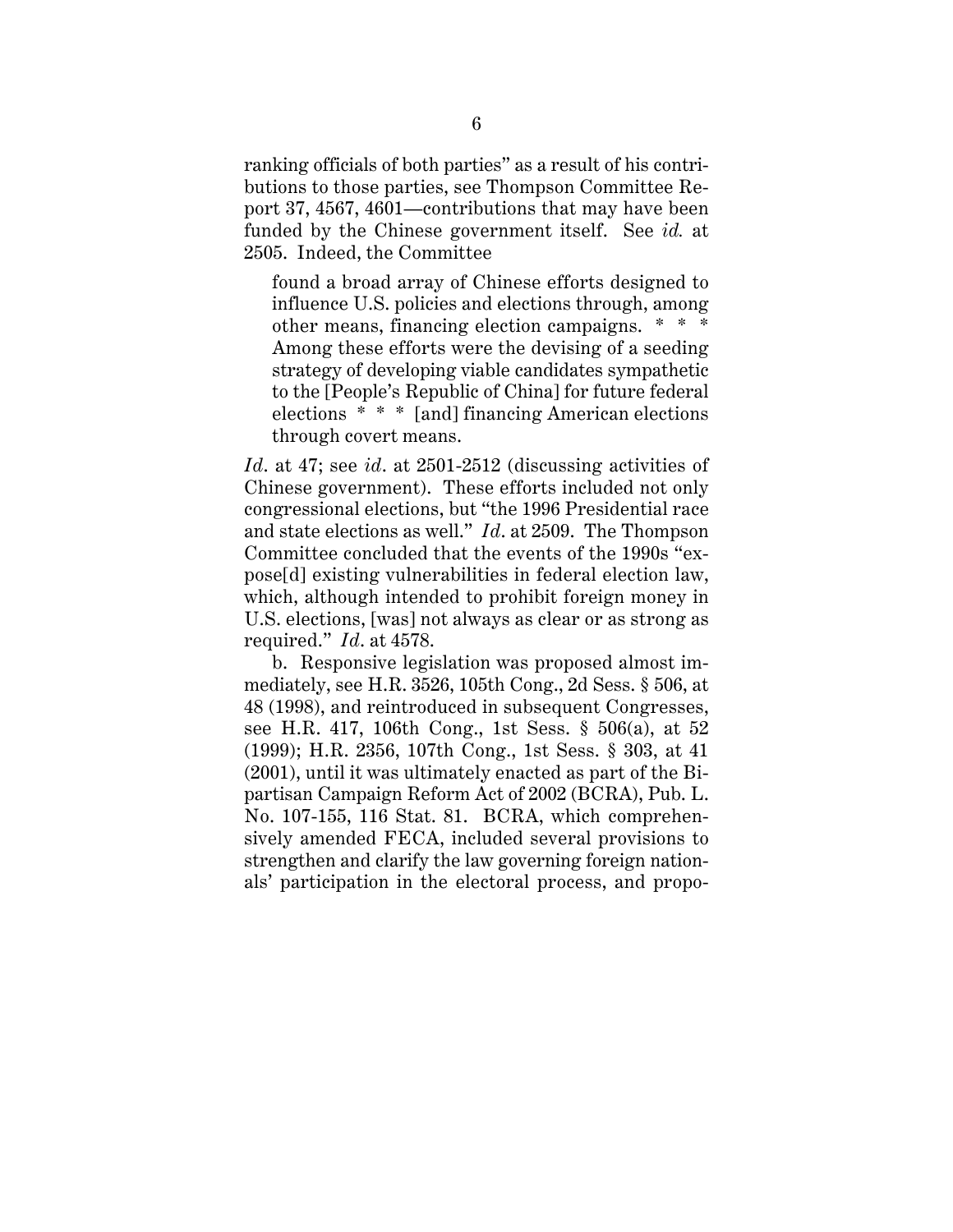nents of those measures referred repeatedly to the conduct described in the Thompson Committee report.<sup>3</sup> The provision at issue here, BCRA Section 303, bars "foreign national[s]" (but not LPRs) from disbursing funds (A) in connection with any "Federal, State, or local election"; (B) to any political party; or (C) to finance independent expenditures or electioneering communications.<sup>4</sup> 116 Stat. 96 (2 U.S.C. 441e(a)(1)(A)-(C)).

5. The Federal Election Commission (FEC or Commission) is vested with exclusive statutory authority over the administration, interpretation, and civil enforcement of FECA and other federal campaign-finance statutes. The Commission is empowered to "formulate policy" with respect to FECA, 2 U.S.C. 437c(b)(1); "to make, amend, and repeal such rules \* \* \* as are necessary to carry out the provisions of [FECA]," 2 U.S.C.  $437d(a)(8)$ ; see 2 U.S.C.  $438(a)(8)$  and (d); to issue advisory opinions concerning the application of FECA and the Commission's regulations to proposed transactions

<sup>3</sup> See 147 Cong. Rec. at 5060-5061 (statement of Sen. Thompson) (noting during BCRA debate committee's findings regarding foreign contributions); *id.* at 3842 (statement of Sen. Specter) (same); 148 Cong. Rec. 1309 (2002) (statement of Rep. Kirk) (same).<br><sup>4</sup> An "electioneering communication" is a television or radio com-

munication that refers to a clearly identified federal candidate and is broadcast in the relevant jurisdiction in the 30 days before a primary election or 60 days before a general election. See 2 U.S.C. 434(f)(3). An "independent expenditure" is a communication that expressly advocates the election or defeat of a candidate and is not coordinated with any candidate or political party. 2 U.S.C. 431(17). Since 1989, the FEC had interpreted Section 441e as prohibiting foreign nationals from financing independent expenditures. See *Contributions and Expenditures; Prohibited Contributions*, 54 Fed. Reg. 48,580-48,581 (1989) (amending 11 C.F.R. 110.4(a) (1990)).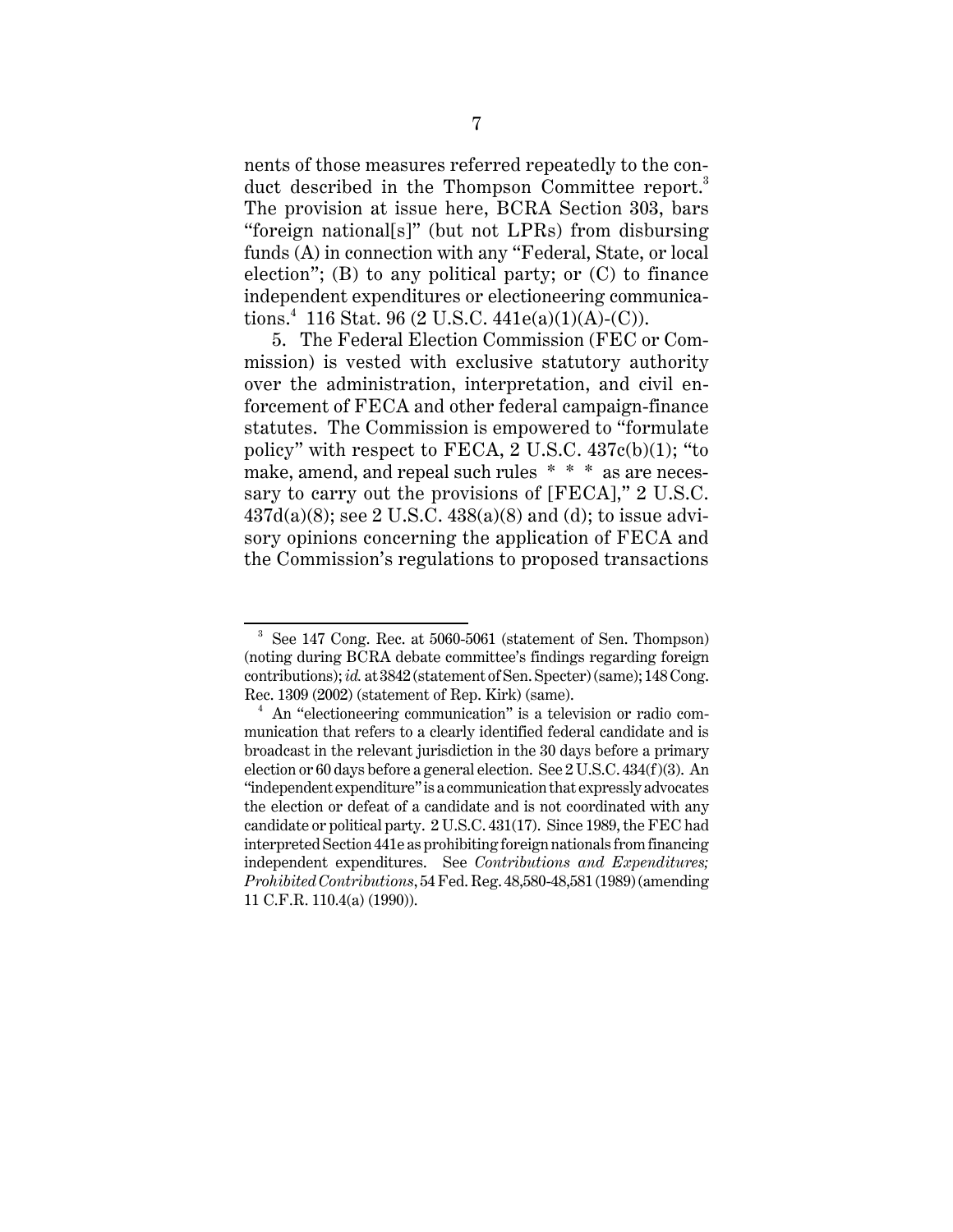or activities, 2 U.S.C. 437d(a)(7), 437f; and to civilly enforce FECA, 2 U.S.C. 437g (2006 & Supp. IV 2010).

6. Appellants are two foreign nationals who temporarily reside and work in the United States. J.S. App. 1a. They are neither citizens nor permanent residents of this country. *Ibid*. Each appellant's current authorization to work in the United States commenced in 2009 and is scheduled to expire in 2012. See *id*. at 7a.

7. Appellants' complaint alleged that 2 U.S.C. 441e violates the First Amendment as applied to "foreign nationals who lawfully reside and work in the United States." Compl. ¶ 1. Appellants contended that Section 441e unconstitutionally restricts their ability to (1) contribute to candidates for federal office, (2) contribute to national political parties, (3) finance candidate advocacy through independent organizations, (4) contribute to candidates for state office, and (5) make independent expenditures advocating the re-election of the President. See J.S. App. 7a. A three-judge district court was convened pursuant to BCRA Section 403, 116 Stat. 113- 114. See 766 F. Supp. 2d 1, 3-4 (D.D.C. 2011).<sup>5</sup> The Commission moved to dismiss, and appellants crossmoved for summary judgment.

8. The three-judge district court assumed arguendo that Section 441e is subject to strict scrutiny (J.S. App. 8a-9a) and unanimously held that the statute is constitutional under that standard.

a. While acknowledging that "foreign citizens in the United States enjoy many of the same constitutional

<sup>5</sup> Appellants also challenged 11 C.F.R. 110.20, the Commission's regulation implementing Section 441e. That challenge was not cognizable by the three-judge court, see 766 F. Supp. 2d at 4, and the singlejudge district court has not issued a judgment with respect to the regulation.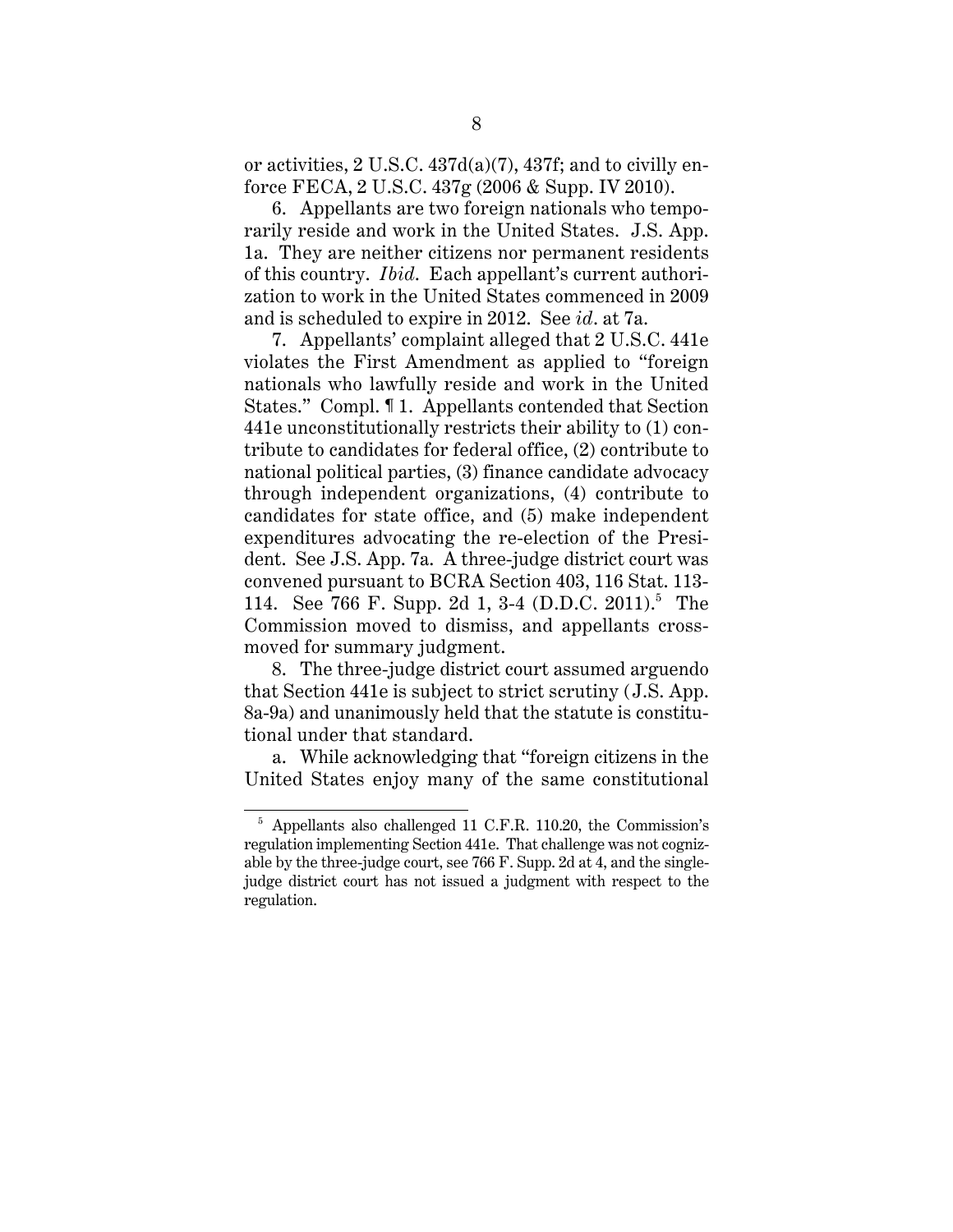rights that U.S. citizens do" (J.S. App. 9a), the district court found conclusive this Court's repeated holdings that the Constitution permits Congress and the States to exclude aliens from certain aspects of civil society. See *id*. at 11a-12a. The district court explained that, under this Court's precedents, aliens may constitutionally be barred from voting or from serving as teachers, police officers, or jurors. *Ibid*. The court concluded that what emerges from these cases is "a fairly clear line: The government may exclude foreign citizens from activities 'intimately related to the processes of democratic self-government.'" *Id*. at 12a (quoting *Bernal* v. *Fainter*, 467 U.S. 216, 220 (1984)).

The district court found that because "[p]olitical contributions and \* \* \* expenditures are an integral aspect of the process by which Americans elect officials," the activities regulated by Section 441e constitute "part of the overall process of democratic self-government." J.S. App. 13a-14a. The court observed that electionrelated spending is "probably far more" a part of the democratic process than is serving as a teacher or in other positions from which aliens may constitutionally be excluded. See *id*. at 14a-15a. The three-judge court accordingly found that Section 441e, like the other alienregulating statutes this Court has upheld, "serves the compelling interest of limiting participation of non-Americans in the activities of democratic self-government." *Id*. at 17a.

b. The district court rejected appellants' arguments that Section 441e is insufficiently tailored to the government's interest. See J.S. App. 16a-21a. The court noted that the statute reaches only those aliens whose presence in this country is temporary, *i.e.*, aliens whose permanent allegiance by definition lies outside the "national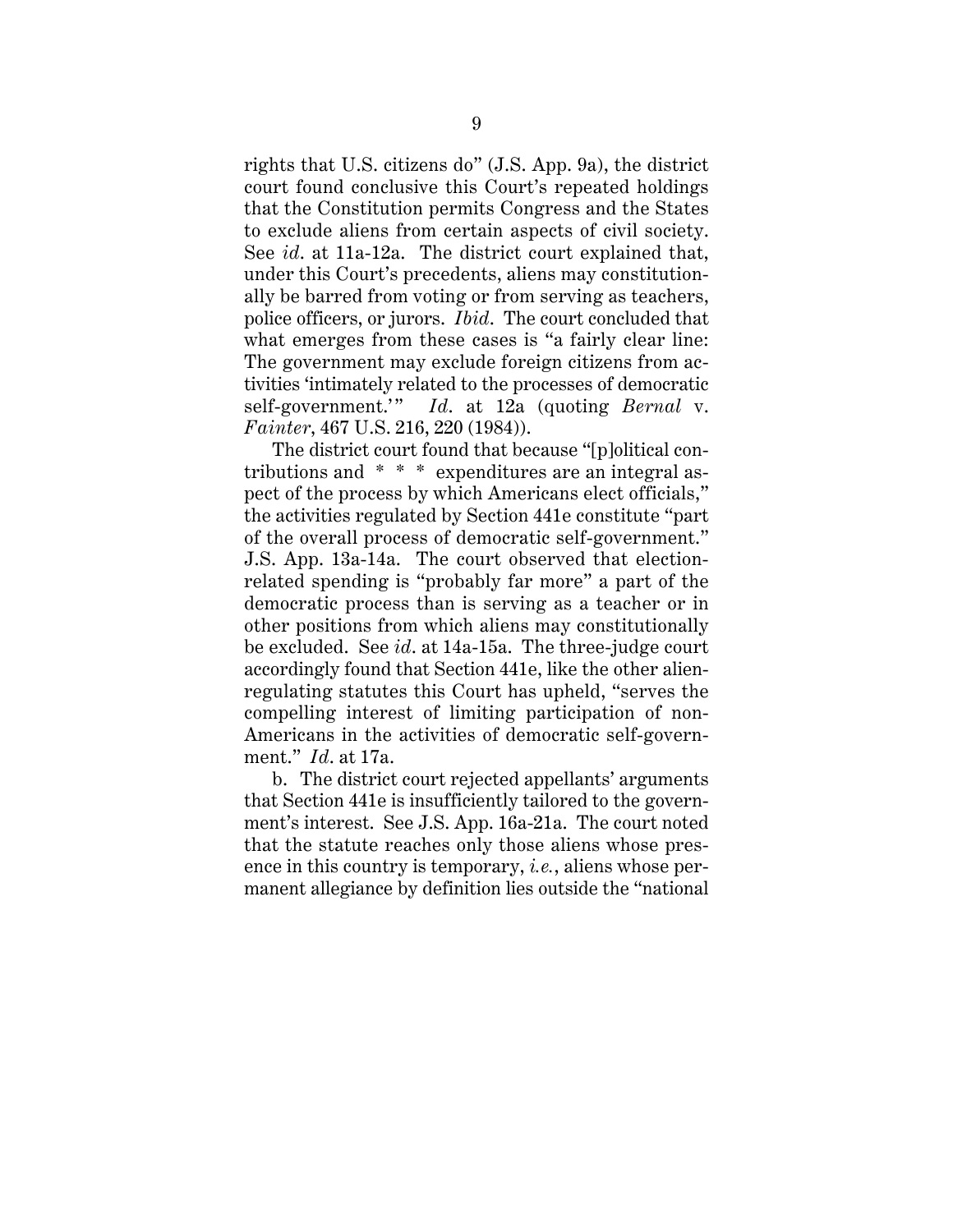community" of the United States. See *id*. at 19a. In contrast, the court observed, Section 441e does not regulate noncitizens who are lawfully admitted to the United States for permanent residence, who may serve in our armed forces and are "more similar to citizens than they are to temporary visitors." *Ibid*. The court therefore concluded that, by permitting permanent-resident noncitizens to make contributions and expenditures, while prohibiting aliens less connected to this country from doing so, Congress had narrowly tailored Section 441e to further the government's compelling interest in "minimizing *foreign* participation in and influence over American self-government." *Id*. at 19a-20a.

### **ARGUMENT**

The three-judge district court's decision rests on a straightforward application of settled legal principles. This Court has repeatedly affirmed the power of state governments to prohibit aliens from engaging in a wide range of conduct that might interfere, even indirectly, with American democratic governance. The Court has also recognized that Congress has significantly broader authority than do state legislatures to regulate the conduct of aliens within this country.

The long and well-documented history of attempts by foreign nationals to exert financial influence over American elections amply demonstrates that direct electoral spending is well within the range of alien activity that Congress has a compelling interest in preventing. Section 441e is narrowly tailored to further that interest by reaching only the specific categories of alien spending that Congress has found to pose the greatest risk to American self-government. The appeal should therefore be dismissed for lack of a substantial federal question.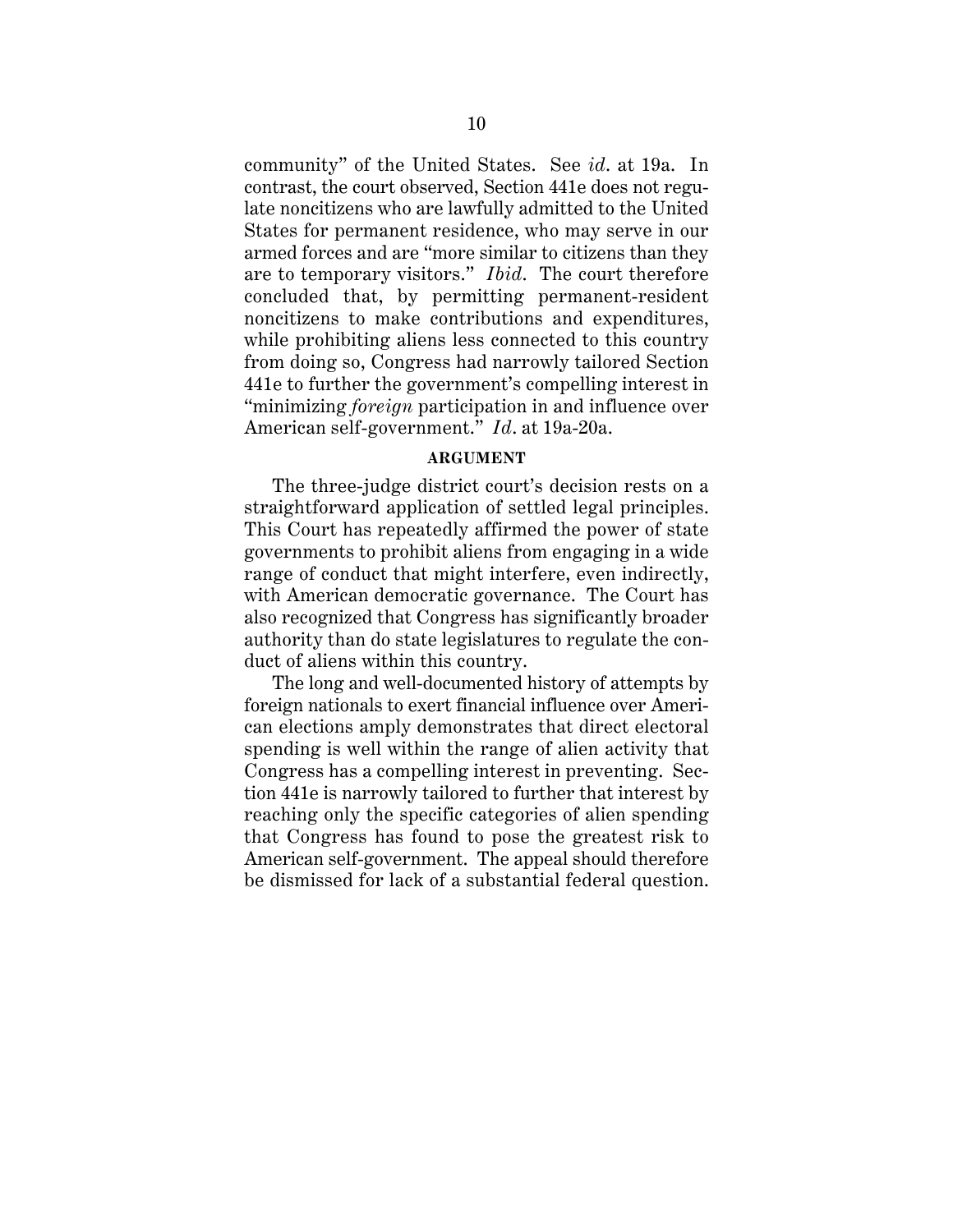In the alternative, the judgment of the district court should be affirmed.

1. The district court assumed arguendo that Section 441e is subject to strict scrutiny. The court concluded that the law satisfies that standard of review because it is narrowly tailored to further a compelling interest. That conclusion was correct, and this Court need proceed no further to dismiss the appeal or affirm the judgment. See *Mandel* v*. Bradley*, 432 U.S. 173, 176 (1977).

a. "Self-government \* \* \* begins by defining the scope of the community of the governed and thus of the governors as well." *Cabell* v. *Chavez-Salido*, 454 U.S. 432, 439 (1981). The district court properly recognized that the federal and state governments have a compelling interest in excluding foreign citizens "from activities 'intimately related to the process of democratic selfgovernment.'" J.S. App. 12a (quoting *Bernal* v. *Fainter*, 467 U.S. 216, 220 (1984)). This Court has repeatedly upheld state restrictions that prohibit aliens from participating in such activities. Thus, the "State's historical power to exclude aliens from participation in its democratic political institutions" was held to justify state laws that exclude aliens from voting or from holding high public office. *Sugarman* v. *Dougall*, 413 U.S. 634, 648-649 (1973). When a "state function[]" is "bound up with the operation of the State as a governmental entity," the State has the power to "exclu[de] from those functions \* \* \* all persons who have not become part of the process of self-government." *Ambach* v. *Norwick*, 441 U.S. 68, 73-74 (1979). Accord *Cabell*, 454 U.S. at 439 ("The exclusion of aliens from basic governmental processes is not a deficiency in the democratic system but a necessary consequence of the community's process of political self-definition."); *Foley* v. *Connelie*, 435 U.S.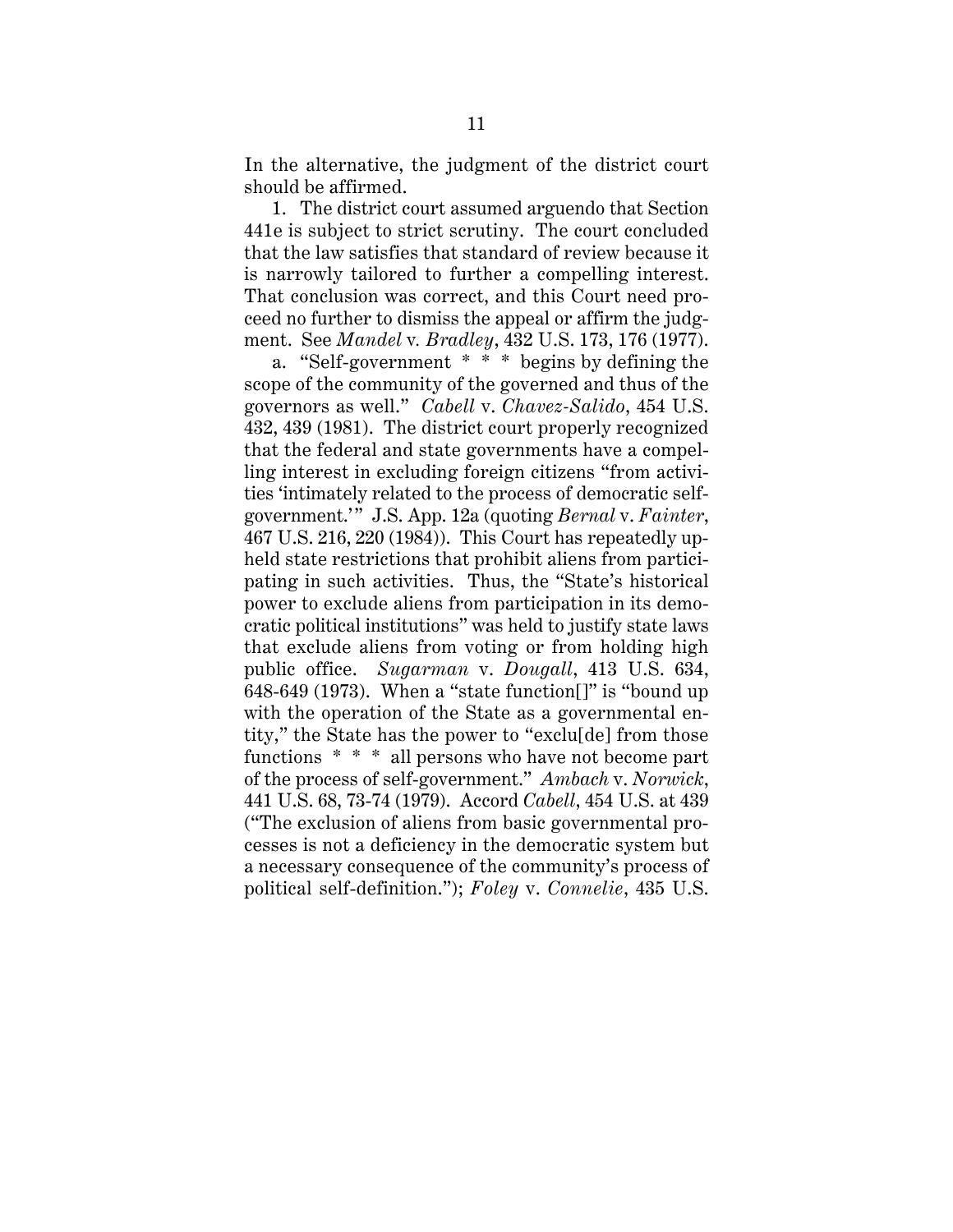291, 296 (1978) (upholding a state statute requiring police officers to be citizens and noting that "a democratic society is ruled by its people").

Faithful to these precedents, the district court recognized that "the government may reserve 'participation in its democratic political institutions' for citizens of this country." J.S. App. 12a (quoting *Foley*, 435 U.S. at 295). The court observed that "the United States has a compelling interest for purposes of First Amendment analysis in limiting the participation of foreign citizens in activities of American democratic self-government, and in thereby preventing foreign influence over the U.S. political process." *Id*. at 13a. "Those limitations," the court explained, "are of a piece and are all 'part of the sovereign's obligation to preserve the basic conception of a political community.'" *Id*. at 14a (quoting *Foley*, 435 U.S. at 296).

Appellants seek to distinguish the foregoing precedents on the ground that the aliens in those cases sought government benefits rather than the opportunity to engage in constitutionally protected activities. See J.S. 21. But the Fourteenth Amendment right to equal protection of the laws is as much a constitutional right as is the First Amendment right to freedom of speech. The Court's rationale for applying rational-basis review in the cases cited above, notwithstanding the general rule that state-law distinctions based on alienage are subject to heightened scrutiny, was that state governments must be given a wider berth to regulate where aliens seek access to "basic governmental processes" and the "most essential" "aspects of democratic self-government." *Cabell*, 454 U.S. at 439-440. "While not retreating from the position that [state-law] restrictions on lawfully resident aliens that primarily affect economic inter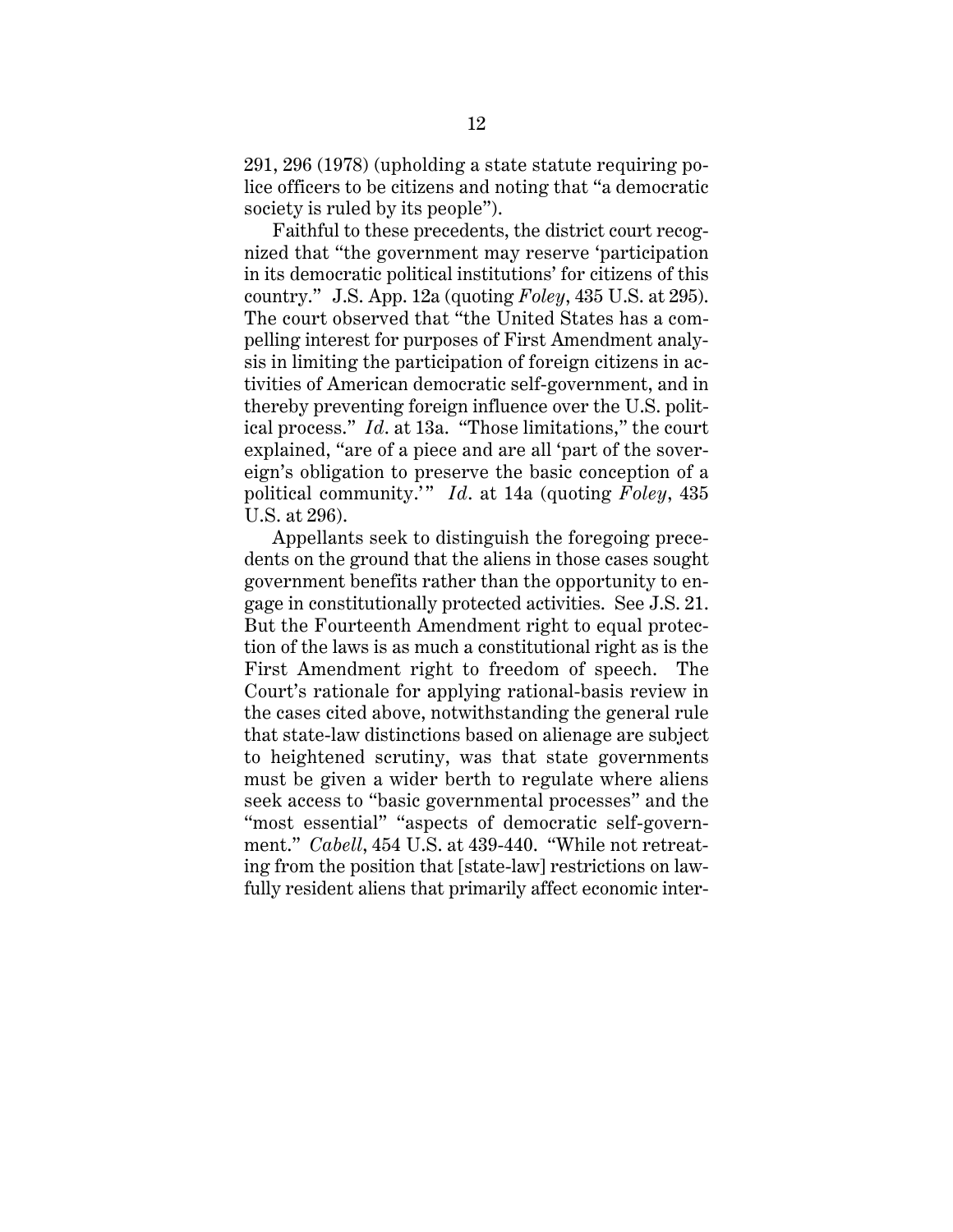ests are subject to heightened judicial scrutiny," the Court "ha[s] concluded that strict scrutiny is out of place when the restriction primarily serves a political function." *Id*. at 439. The insight that has guided the Court's equal-protection jurisprudence in this area—*i.e.*, the recognition that citizens and aliens inherently have different relations to the political functions of government—is equally relevant to the First Amendment inquiry here.

b. For the foregoing reasons, a state law that barred temporary-resident aliens from spending money to influence electoral campaigns would be a valid exercise of the State's power to protect its processes of democratic selfgovernance. The constitutionality of Section 441e is particularly clear, however, because it was enacted by Congress rather than by a state legislature. "Congress, as an aspect of its broad power over immigration and naturalization, enjoys rights to distinguish among aliens that are not shared by the States." *Nyquist* v. *Mauclet*, 432 U.S. 1, 7 n.8 (1977); accord, *e.g.*, *Toll* v. *Moreno*, 458 U.S. 1, 11 (1982); *Hampton* v. *Mow Sun Wong*, 426 U.S. 88, 95 (1976); *Mathews* v. *Diaz*, 426 U.S. 67, 84-85 (1976). Because the States lack authority to regulate immigration as such, a state law that distinguishes between citizens and aliens requires some special justification. By contrast, "[i]n the exercise of its broad power over naturalization and immigration, Congress regularly makes rules [for aliens] that would be unacceptable if applied to citizens." *Mathews*, 426 U.S. at 79-80.

"[A]ny policy toward aliens is vitally and intricately interwoven with" not only "foreign relations [and] the war power," but also "the maintenance of a republican form of government" at home. *Harisiades* v. *Shaughnessy*, 342 U.S. 580, 588-589 (1952). Appellants acknowl-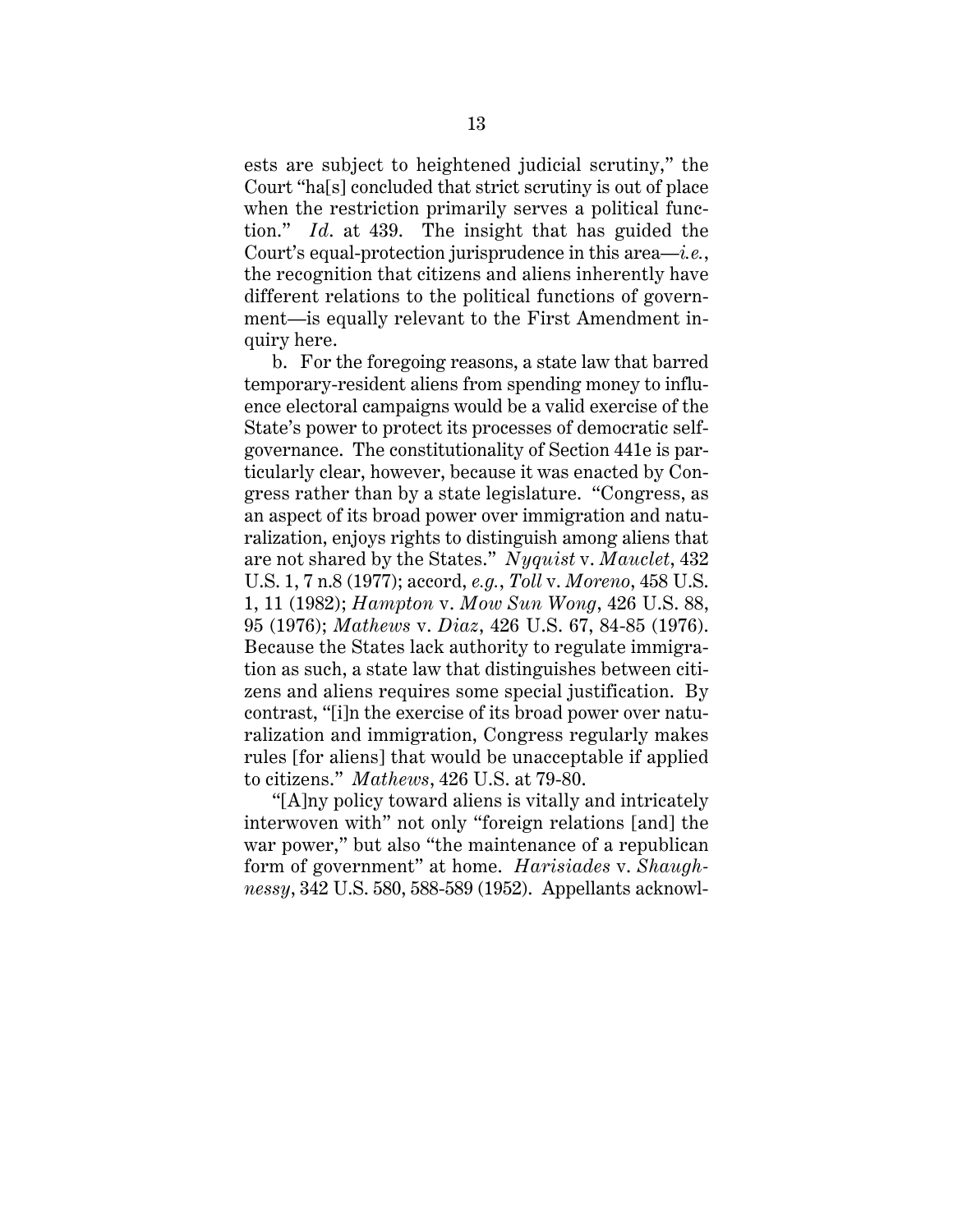edge "that the government may bar foreign citizens abroad from making contributions or express-advocacy expenditures in U.S. elections." J.S. App. 15a; see J.S. 12. The thrust of their constitutional argument is that their admission to this country for temporary residence inexorably carries with it a right to engage in campaignrelated spending. But the First Amendment does not require Congress to make an all-or-nothing choice between excluding an alien from the United States and allowing him to participate in the fundamental operations of democratic self-government.

c. Appellants rely (J.S. 13-14) on other decisions of this Court holding that aliens in the United States have First Amendment rights. But that unremarkable proposition does not resolve the question presented here. Indeed, appellants' authority says little about the First Amendment rights even of LPRs.

*Bridges* v. *California*, 314 U.S. 252 (1941), involved multiple petitioners, and the Court did not discuss the citizenship or alienage of any of them. *Bridges* v. *Wixon*, 326 U.S. 135 (1945), involved the deportation of a *permanent* legal resident engaged in non-election activity (labor organizing), and the Court set aside the deportation on statutory grounds without considering larger constitutional questions (except for the single statement that "[f]reedom of speech and of press is accorded aliens residing in this country"). *Id.* at 148, 156- 157. *Kwong Hai Chew* v*. Colding*, 344 U.S. 590 (1953), involved a due-process issue, *id.* at 596 & n.5, and *United States* v. *Verdugo-Urquidez*, 494 U.S. 259 (1990), involved the inapplicability of the Fourth Amendment to an alien with "no previous significant voluntary connection with the United States," *id.* at 271. None of those decisions addressed the extent to which resident aliens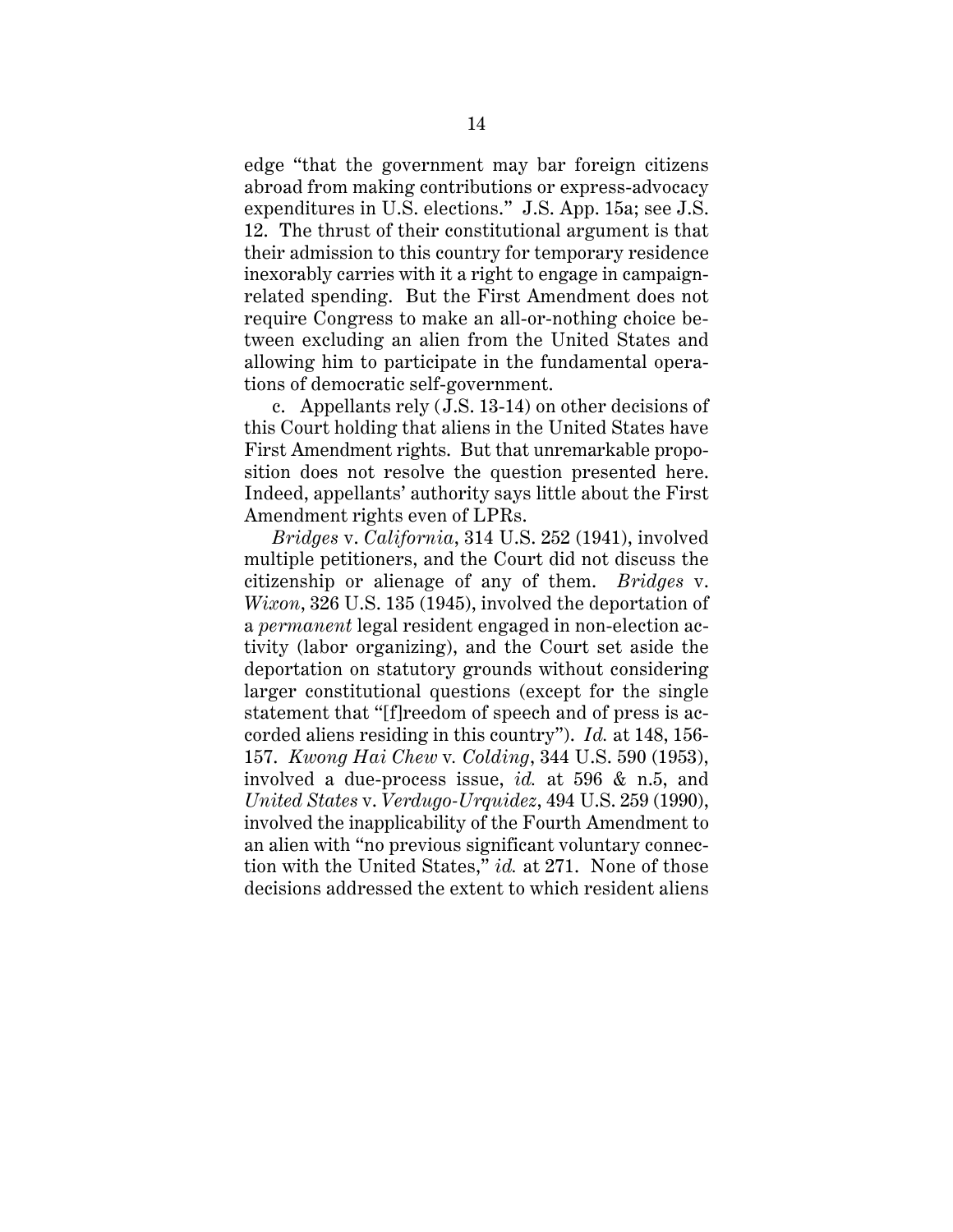may participate in democratic self-governance within this country.

Section 441e is not, as appellants assert (J.S. 6, 17, 18, 31, 33), an invidious attack on "politically disfavored" or "suspect" speakers. "The exclusion of aliens from basic governmental processes is not a deficiency in the democratic system but a necessary consequence of the community's process of political self-definition." *Cabell*, 454 U.S. at 439. The process of self-government necessarily requires identification of "the People" who subscribe to the constitutional order. Citizenship is a permissible criterion for making that determination.

"The distinction between citizens and aliens, though ordinarily irrelevant to private activity, is fundamental to the definition and government of a State." *Ambach*, 441 U.S. at 75.Citizenship status, "whether by birth or naturalization, denotes an association with the polity which, in a democratic republic, exercises the powers of governance." *Ibid*.; see *Foley*, 435 U.S. at 295 ("A new citizen has become a member of a Nation, part of a people distinct from others. The individual, at that point, belongs to the polity and is entitled to participate in the processes of democratic decisionmaking.") (citation omitted). "Aliens are by definition those outside of this community." *Cabell*, 454 U.S. at 439-440. Government can thus exclude noncitizens from the activities of selfgovernment not because they are a "politically disfavored" minority (J.S. 18), but because noncitizens' temporary admission gives them no right to participate in American electoral processes.

Indeed, the distinction between citizens and nonresident aliens is starker here than in other contexts in which this Court has upheld classifications as "political" in nature. In *Foley*, the Court upheld a state-law re-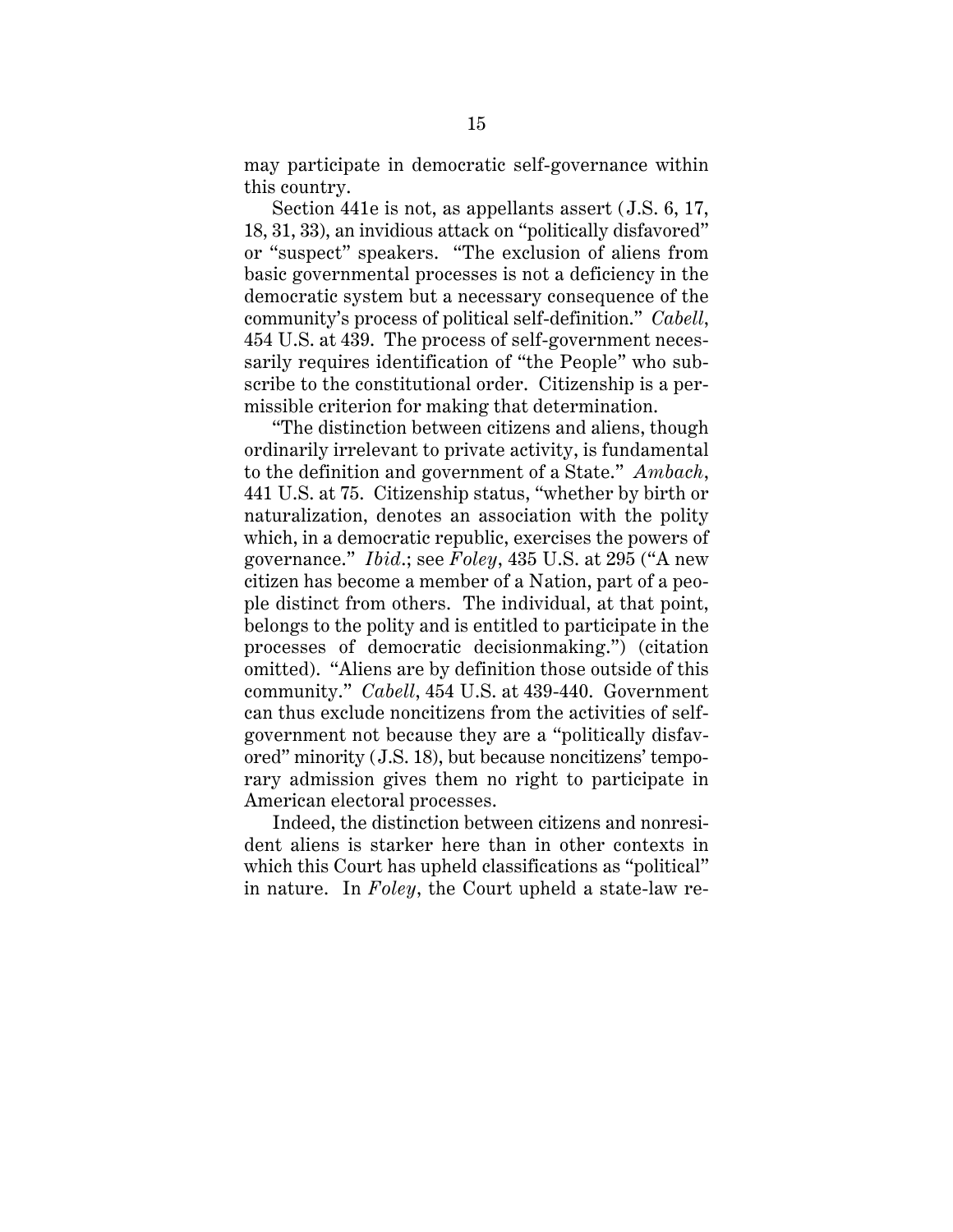quirement that police officers be United States citizens, explaining that such a rule would help to ensure that those who participate directly in the execution of public policy are "more familiar with and sympathetic to American traditions." 435 U.S. at 299-300. Similarly, when this Court in *Ambach* upheld a state-law citizenship requirement for teachers, its ruling turned on the critical role teachers played in "influenc[ing] the attitudes of students toward government, the political process, and a citizen's social responsibilities." 441 U.S. at 79. As the district court correctly recognized, "spending money to influence voters and finance campaigns is at least as (and probably far more) closely related to democratic self-government than serving as a probation officer or a public schoolteacher." J.S. App. 14a.

d. Appellants argue that, because some persons who are ineligible to vote (*e.g.*, minors and corporations) have a constitutional right to spend money in connection with elections, aliens' lack of voting rights cannot support the restrictions on their campaign spending that Section 441e imposes. J.S. 24; see J.S. 33-34. But as the district court correctly noted, domestic nonvoters, unlike resident aliens, are "members of the American political community." J.S. App. 18a. The contributions and expenditures covered by Section 441e are integral to the democratic process, see, *e.g.*, *Buckley* v. *Valeo*, 424 U.S. 1, 26- 27 (1976) (per curiam) (analyzing contributions as part of "our system of representative democracy"), and such spending therefore falls within the range of self-governing activity that the government can reserve for citizens.

For similar reasons, Section 441e does not impose an impermissible speaker-based restriction akin to the ban on corporate electoral expenditures that this Court struck down in *Citizens United* v. *FEC*, 130 S. Ct. 876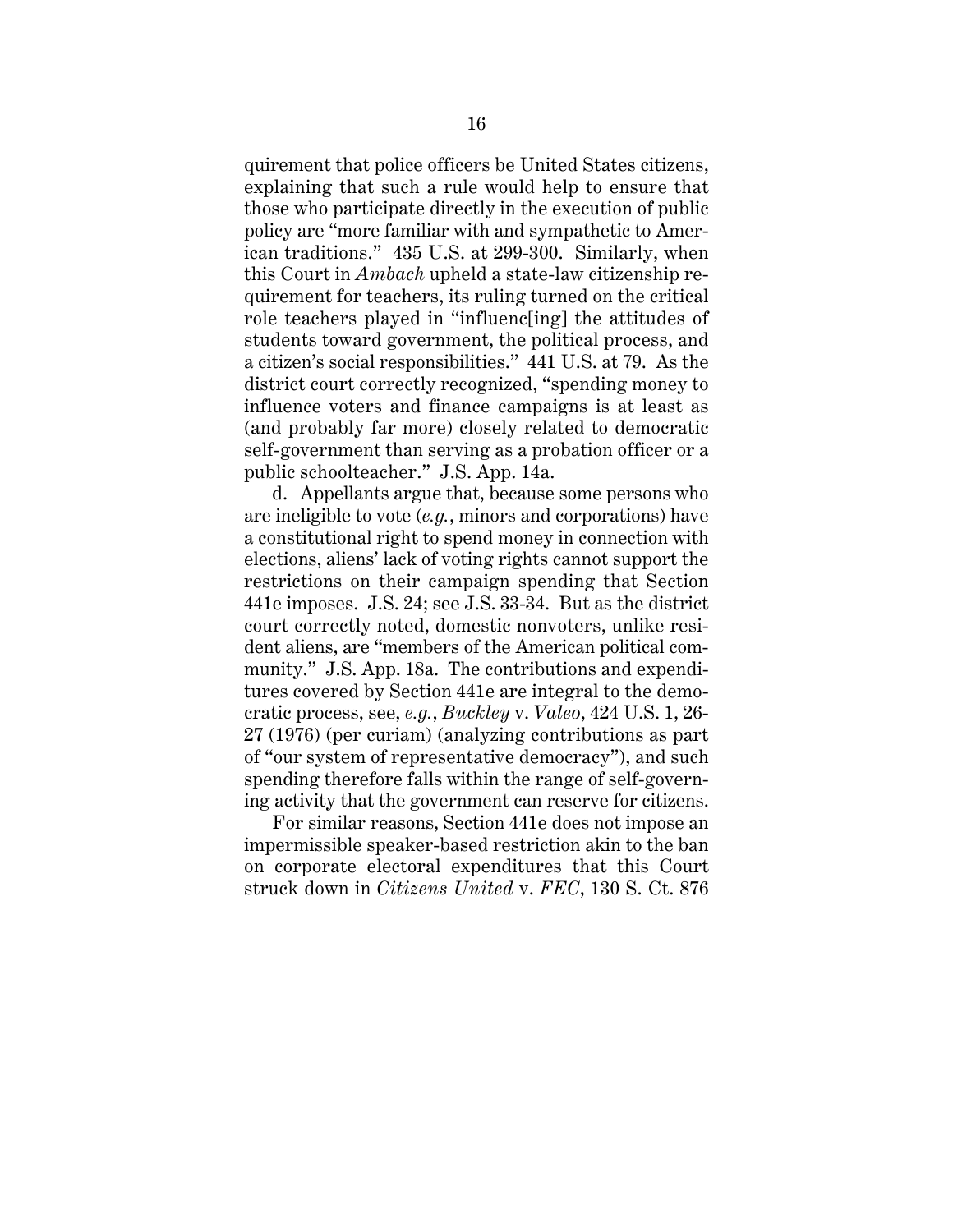(2010). In holding that ban invalid, the Court in *Citizens United* emphasized not only that the prohibition applied to certain speakers and not others, but that it discriminated in order to "equaliz[e] the relative ability of individuals and groups to influence the outcome of elections." *Id*. at 904 (quoting *Buckley*, 424 U.S. at 48). The Court rejected "[t]he concept that government may restrict the speech of some elements of our society in order to enhance the relative voice of others." *Ibid*. (quoting *Buckley*, 424 U.S. at 48-49). The Court in *Citizens United* noted repeatedly that the ban on corporate electoral spending was problematic because the affected corporations were "associations of citizens." *E.g.*, *id*. at 906-907 ("[The statute] permits the Government to ban the political speech of millions of associations of citizens."); *id*. at 908 (noting that statute created "disfavored associations of citizens"); see also *id*. at 898 ("The right of citizens \* \* \* to speak \* \* \* is a precondition to enlightened self-government."). For that reason, the Court declined to address in that case "whether the Government has a compelling interest in preventing foreign individuals or associations from influencing our Nation's political process." *Id.* at 911 (citing 2 U.S.C. 441e).<sup>6</sup>

 $6$  Amicus Institute for Justice argues (Br. 6-8) that the government is categorically prohibited from regulating speech on the ground that it may affect the choices voters make. But none of the decisions it cites for that proposition involves aliens or the "preliminary and foundational question[s]" about sovereignty and the "definition of the American political community" (J.S. App. 9a) that are implicated by this case. Cf. *Kleindienst* v. *Mandel*, 408 U.S. 753, 766-770 (1972) (upholding the exclusion of an alien on ideological grounds, declining to review the Executive Branch's plenary determination not to waive that exclusion, and rejecting the claim of listeners that they had a First Amendment right to have the alien admitted and hear his views). In any event, Congress has the power to exclude aliens from American candidate elections not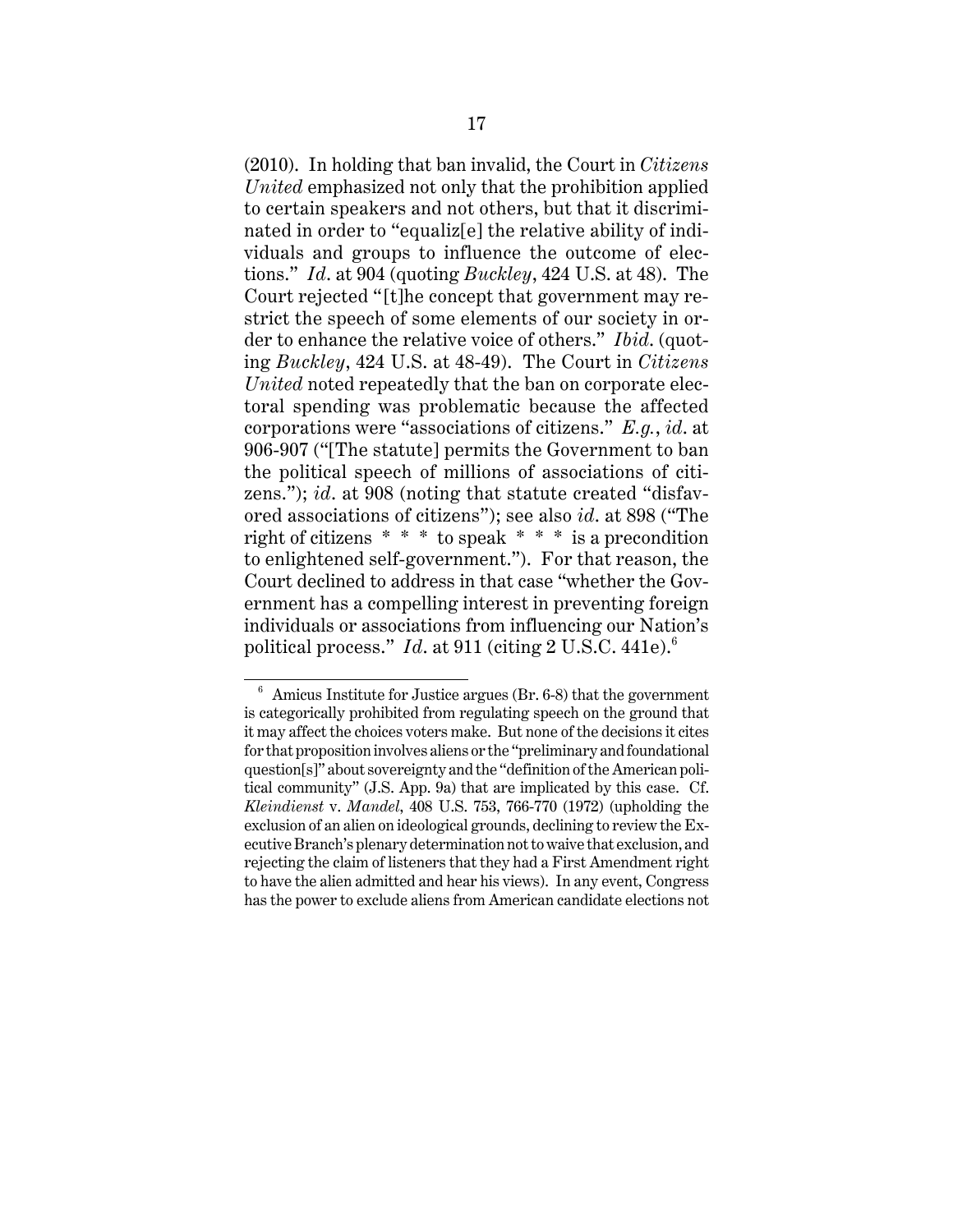Section 441e does not single out foreigners in order to equalize speech, or because they are wealthy, or because the volume of their spending would distort the political marketplace. And there is no merit to appellants' suggestion that the logic of the district court's decision would allow similar restrictions to be placed on citizens or citizen groups who are "disfavored" or deemed "insufficiently loyal." J.S. 31-33. Rather, both the statute and the district court's reasoning rest on the absence of any lasting legal tie between temporary resident aliens and the United States. With respect to participation in the political process, the distinction between citizens and aliens is grounded in this Court's decisions, in centuries of history, $^7$  and in the fundamental significance of American citizenship. Congress has a compelling interest in preserving that distinction.<sup>8</sup>

only because of their potentially harmful influence, but because aliens have no legitimate role to play in the processes of American selfgovernment.

 $7$  Although some States allowed certain noncitizens to vote in early republican times (see J.S. 12), others required such aliens to first take a loyalty oath. See Chilton Williamson, *American Suffrage: From Property to Democracy 1760-1860*, at 96-99, 119-120 (1960). Many of those States changed their constitutional definitions of voters from "inhabitants" to "citizens" between 1810 and 1831, and several States admitted to the Union during that period did likewise. See Gerald M. Rosberg, *Aliens and Equal Protection: Why Not the Right to Vote?*, 75 Mich. L. Rev. 1092, 1097 (1977).

<sup>8</sup> Appellants have manifested no intent to become citizens or even LPRs. J.S. App. 19a. They hold nonimmigrant visas, see *id.* at 9a, which generally require the recipient to "hav[e] a residence in a foreign country which he has no intention of abandoning." 8 U.S.C. 1101(a)(15)(J). Section 441e does not reflect any assumption that persons in appellants' position are "disloyal" to the United States in the sense of bearing ill will toward this country or its govern-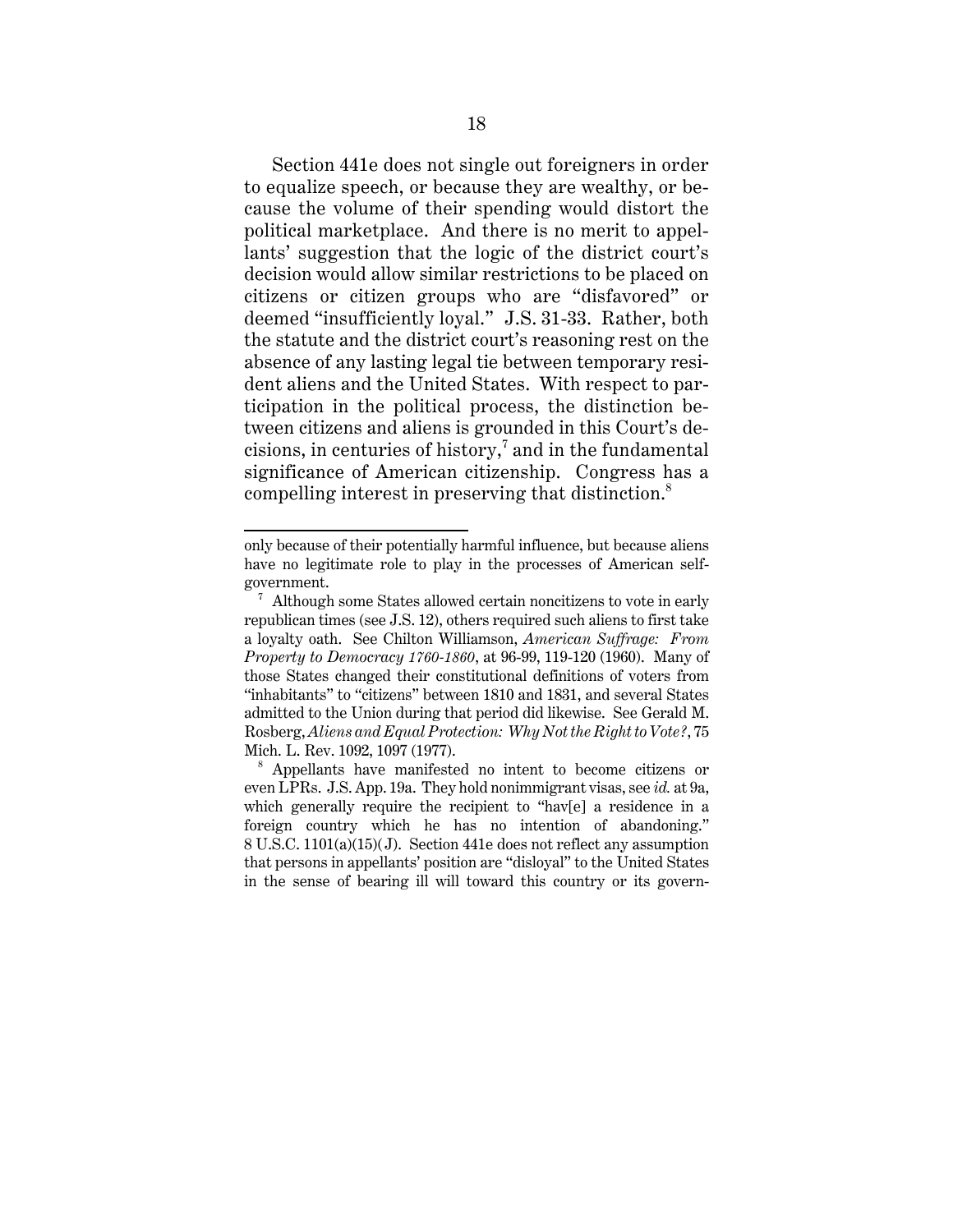2. Section 441e furthers the government's compelling interest in preventing foreign subversion of the American electoral system. Congress enacted and amended the statute in response to specific incidents in which foreign interests sought to manipulate the United States government. That concrete and extensive historical record fully supports Congress's decision to ban campaign-related spending by temporary resident aliens.

a. From the Nazi propaganda of the 1930s to the direct campaign contributions of the Watergate era to the soft-money donations of the 1990s, foreign interests have consistently demonstrated their desire and willingness to spend money to sway American elections and governmental decisions. As discussed above, pp. 2-6, *supra*, such efforts have been undertaken by a wide variety of foreign interests, including governments, corporations, and individuals. Foreign financing has come not only directly from overseas, but also routed through foreign nationals in the United States.

For example, when the German Nazi party tried to influence American politics through the dissemination of propaganda here in the 1930s, it enlisted the aid of sympathetic aliens, as well as United States citizens. See 1935 House Report 7. Similarly, Ted Sioeng funneled foreign money to American candidates and political parties while in the United States as a nonimmigrant. See Thompson Committee Report 5574, 5577-5581. After exploring such events, Members of Congress concluded that injections of foreign money into American political campaigns "threaten the integrity of our electoral sys-

ment. As temporary resident aliens, however, appellants are by definition persons who owe primary allegiance to foreign sovereigns.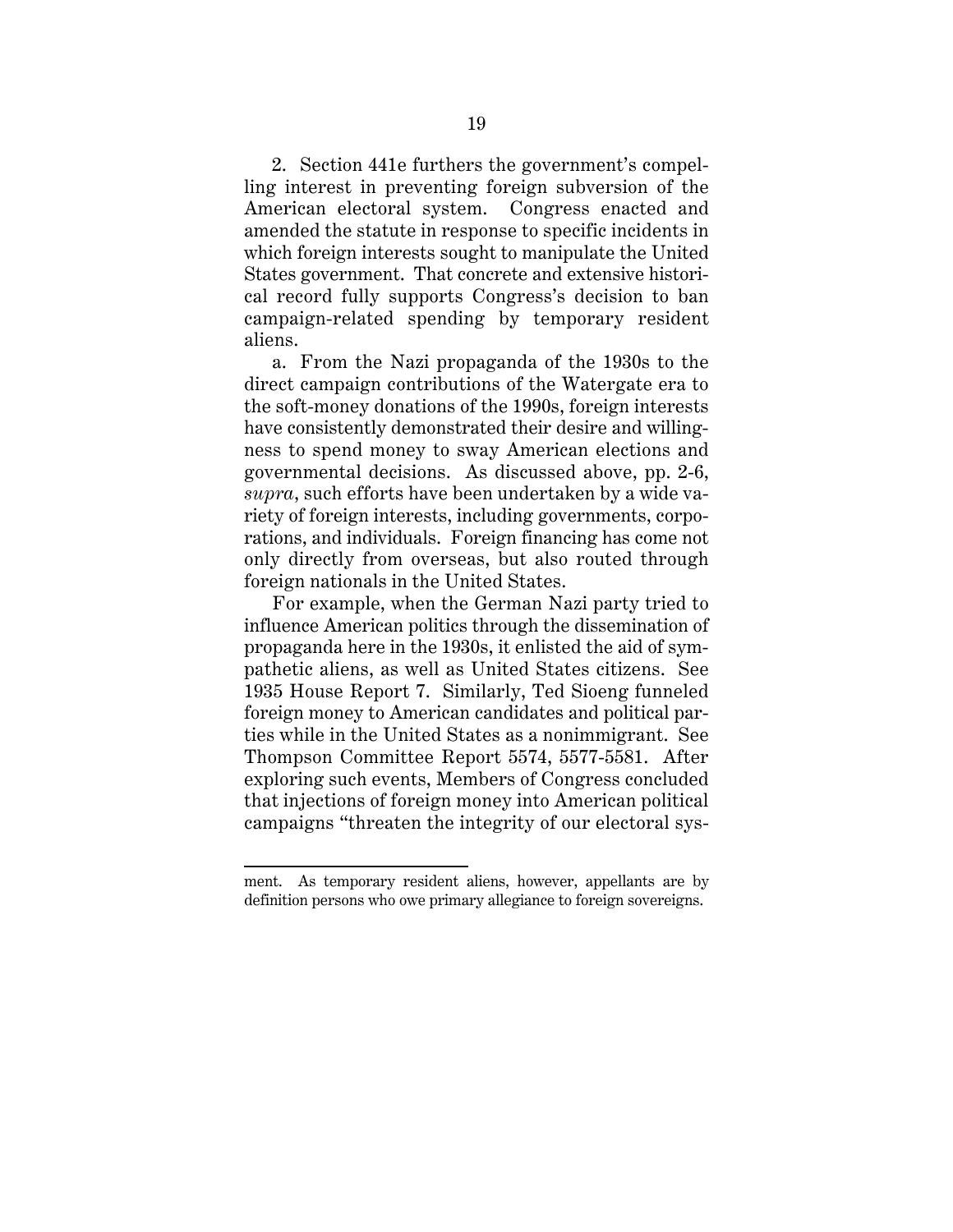tem, foreign policy, and national security." *Id*. at 4577; see also, *e.g.*, 148 Cong. Rec. 1309 (2002) (statement of Rep. Kirk). The evidentiary record of foreign nationals trying to influence American elections via campaignrelated spending amply supports that conclusion.

b. The evidentiary record also supports Congress's determination that Section 441e's restrictions remain necessary to further the government's compelling interest. For example, the possibility of foreign governments financing political candidates in the United States deeply troubled Congress and was cited repeatedly in connection with the passage of BCRA Section 303. See note 3, *supra*. Invalidating Section 441e would leave each of the millions of foreign nationals who lawfully enter and temporarily reside in the United States<sup>9</sup> free to spend unlimited sums on electoral advocacy, or to contribute money directly to candidates, even at the behest of a foreign government hostile to the interests of the United States. Cf. Thompson Committee Report 2509 (noting allegations that the Chinese government had planned to "organize Chinese communities in the U.S." to "develop viable candidates sympathetic to the PRC"); Evan Hill, *Libyans in US Allege Coercion*, Al Jazeera English (Feb. 17, 2011), http://english.aljazeera. net/news/africa/2011/02/2011217184949502493.html (describing Libyan government's threat to revoke scholar-

 $9$  For the three-year period spanning 2008-2010, the government issued more than 2.4 million nonimmigrant work visas and more than 1.1 million student visas. See Bureau of Consular Affairs, U.S. Dep't of State, *Nonimmigrant Visa Statistics*, http://www.travel.state.gov/visa/ statistics/nivstats/nivstats\_4582.html (last visited Nov. 13, 2011); see also Bureau of Consular Affairs, U.S. Dep't of State, *Nonimmigrant Visa Issuances by Visa Class and by Nationality FY 1997-2010 NIV Detail Table*, http://www.travel.state.gov/xls/FYs97-10\_ NIVDetailTable.xls (last visited Nov. 13, 2011) (visas by nationality).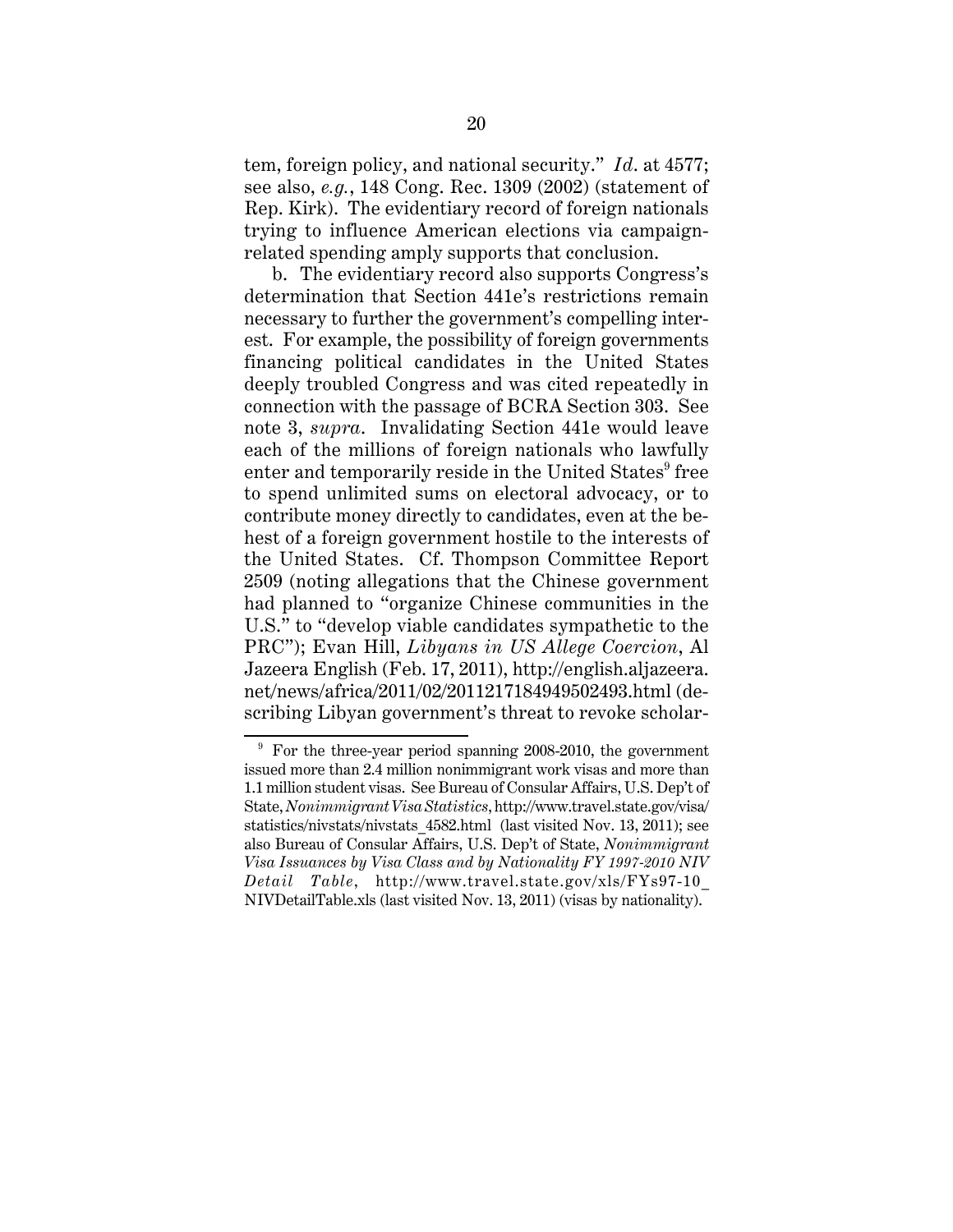ships of Libyan students in United States if students did not travel to Washington to support Qaddafi regime).

The problem of foreign intrusion would be magnified in state and local elections, where campaigns are generally less expensive, and large contributions or expenditures therefore are more influential. Cf. *Randall* v. *Sorrell*, 548 U.S. 230, 252 (2006) (plurality opinion) (examining contribution limits in comparison to cost of campaigns). Indeed, the Thompson Committee identified at least one case in which a foreign national gave \$100,000 to the elected state treasurer of California, see Thompson Committee Report 971-972, 5576-5581, 5584, an office with responsibility for the investment of billions of dollars in pension assets.

3. Section 441e is narrowly tailored to address only the types of spending as to which Congress had the greatest concern and the fullest evidentiary record. To avoid reaching other political activity, Congress built two significant limitations into the statute. Section 441e does not apply to noncitizens who are granted permanent legal residence in the United States, and it does not limit any alien's ability to engage in issue advocacy.

a. Section 441e does not affect noncitizens who "hav[e] been lawfully accorded the privilege of residing permanently in the United States." 8 U.S.C.  $1101(a)(20)$ ; see 2 U.S.C.  $441e(b)(2)$  (defining "foreign national").<sup>10</sup> Appellants argue (J.S. 26-27) that Section 441e is underinclusive because it permits LPRs, who are noncitizens, to engage in political spending. But a statute will be struck down as underinclusive only if the ex-

<sup>10</sup> Section 441e also does not apply to United States nationals, *i.e.*, noncitizens who owe "permanent allegiance" to this country, see 8 U.S.C. 1101(a)(22)(B), such as American Samoans, see 8 U.S.C. 1408(1), 1101(a)(29).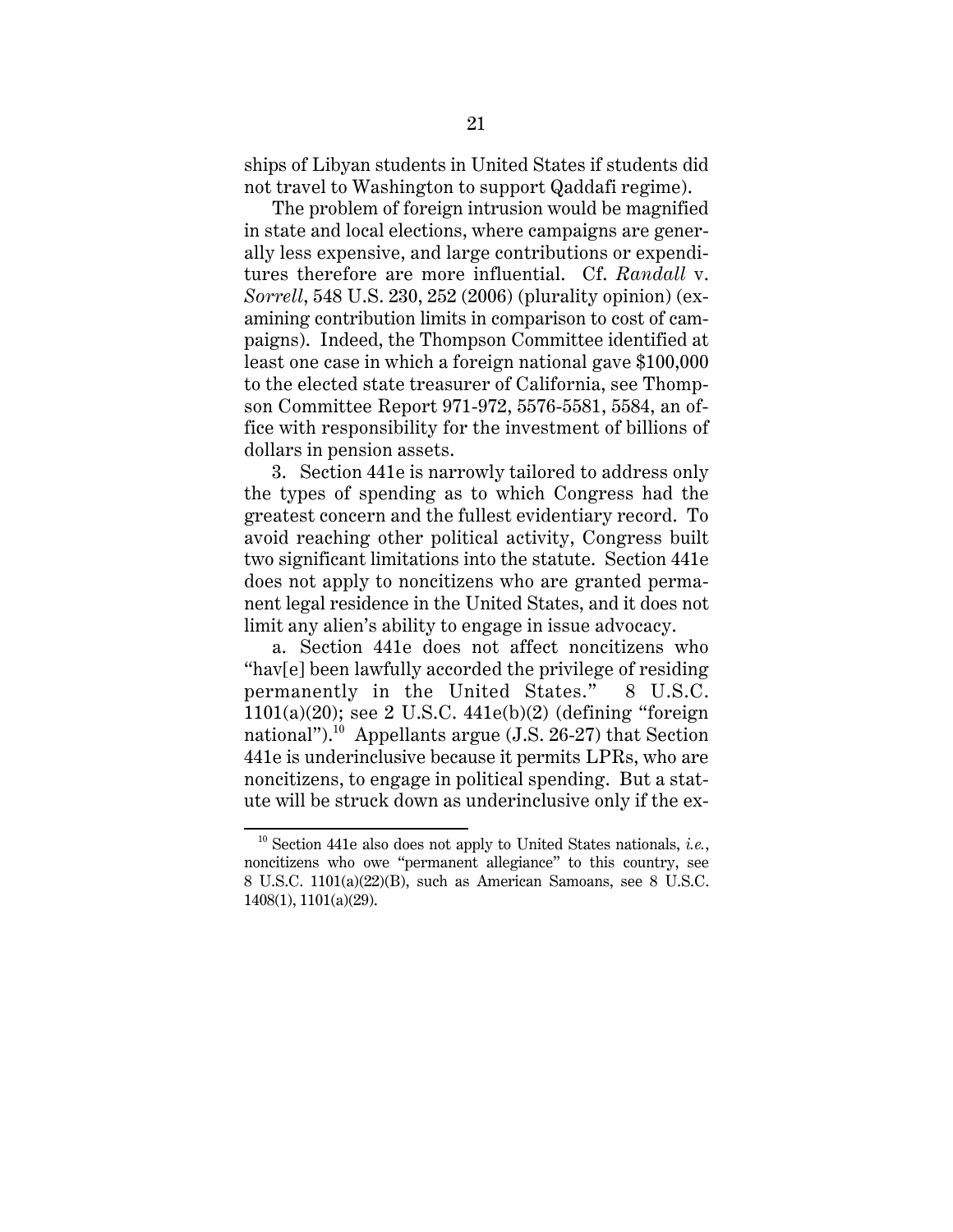emptions belie the government's asserted justification for the general restriction or suggest that the government's true motive is to advantage one side of a debate. See *City of Ladue* v. *Gilleo*, 512 U.S. 43, 51, 52-53 (1994); *Brown* v. *Entertainment Merchants Ass'n*, 131 S. Ct. 2729, 2740 (2011); *Republican Party* v. *White*, 536 U.S. 765, 780 (2002).

That is not the case here. The exception for LPRs allows the class of aliens with the closest and most durable ties to the United States to engage in electionrelated spending on the same terms as United States citizens. That exception is fully consistent with Congress's stated and compelling purpose of limiting participation in democratic self-government to persons who are properly viewed as part of the American political community. See *McConnell*, 540 U.S. at 178 ("[Statutes] are not rendered unconstitutional by the mere fact that Congress chose not to regulate the activities of another group as stringently as it might have.").

As the district court explained, "[l]awful permanent residents have a long-term stake in the flourishing of American society, whereas temporary resident foreign citizens by definition have only a short-term interest in the national community.  $* * |L|$  awful permanent residents share important rights and obligations with citizens; for example, lawful permanent residents may and do, in large numbers—serve in the United States military." J.S. App. 19a. Appellants object that *some* temporary residents may be allowed to renew their visas many times, and *some* LPRs may lose their status or leave. J.S. 26-27. Nevertheless, a temporary resident's continued presence in the United States is a matter of grace, and he must agree to leave whenever his visa expires. 8 C.F.R. 214.1(a)(3)(ii). Indeed, as noted above,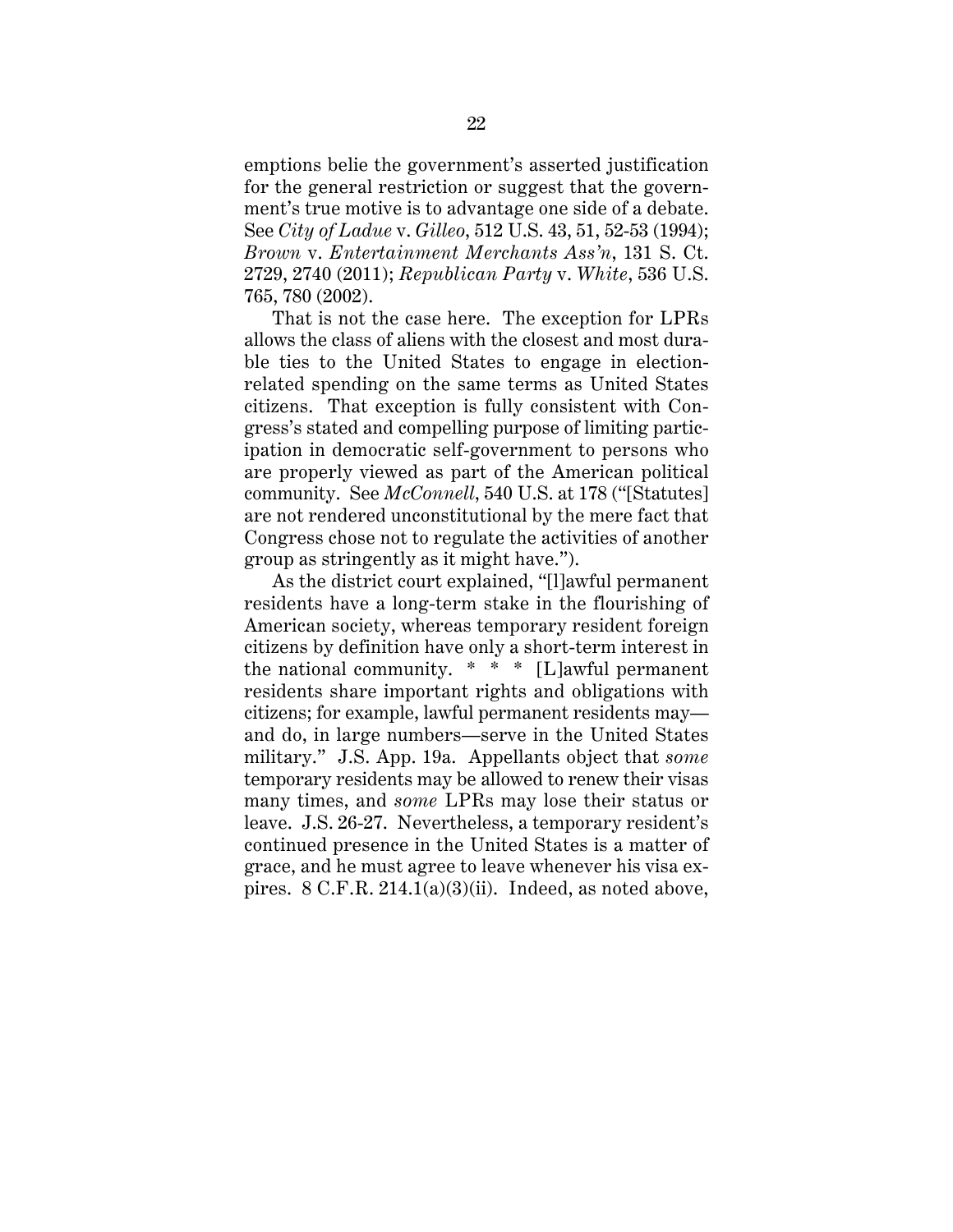most temporary residents are admitted on the express condition that they do not plan to stay permanently. See 8 U.S.C.  $1101(a)(15)(F)(i)$ ,  $(H)(ii)(a)$  and  $(b)$ ,  $(M)(i)$ ,  $(0)(ii)(IV)$  (alien must "ha[ve] no intention of abandoning" his foreign residence to be eligible for student or specialized work visa); note 8, *supra*. 11 By contrast, permanent residents are entitled to remain so long as they obey the law. Cf. *Mathews*, 426 U.S. at 83 ("In short, citizens and those who are most like citizens qualify. Those who are less like citizens do not.").

b. Neither Section 441e nor any other provision of federal law prohibits foreign nationals from speaking out on issues of public policy. The statute thus leaves open to appellants a broad range of expressive activity, from contributing to issue groups, to creating advocacy websites, to funding mass television advertising. Cf. *Ambach*, 441 U.S. at 79 n.10 ("[The statute] does not inhibit [noncitizens] from expressing freely their political or social views or from associating with whomever they please."). By regulating only campaign-related spending, Congress has tailored Section 441e to address the financial activity most likely to influence elections. See J.S. App. 17a ("When an expressive act is directly targeted at influencing the outcome of an election, it is

 $11$  For the proposition that "[m]any 'nonpermanent' residents are permitted to remain in the United States indefinitely" (J.S. 26 (emphasis omitted); J.S. 4 n.1), appellants cite an inapposite provision of the immigration laws, 8 U.S.C. 1101(a)(13)(C), which deals with when an LPR is regarded as seeking admission to the United States again; and 42 C.F.R. 435.408 (2005), a Medicaid regulation that was repealed in 2006. 71 Fed. Reg. 39,220 (2006) ("We are removing § 435.408 \* \* \* because the immigration status described [therein] no longer has any effectiveness."). Unless they are granted extensions, appellants' authorizations to reside and work in the United States will expire in 2012. J.S. App. 7a.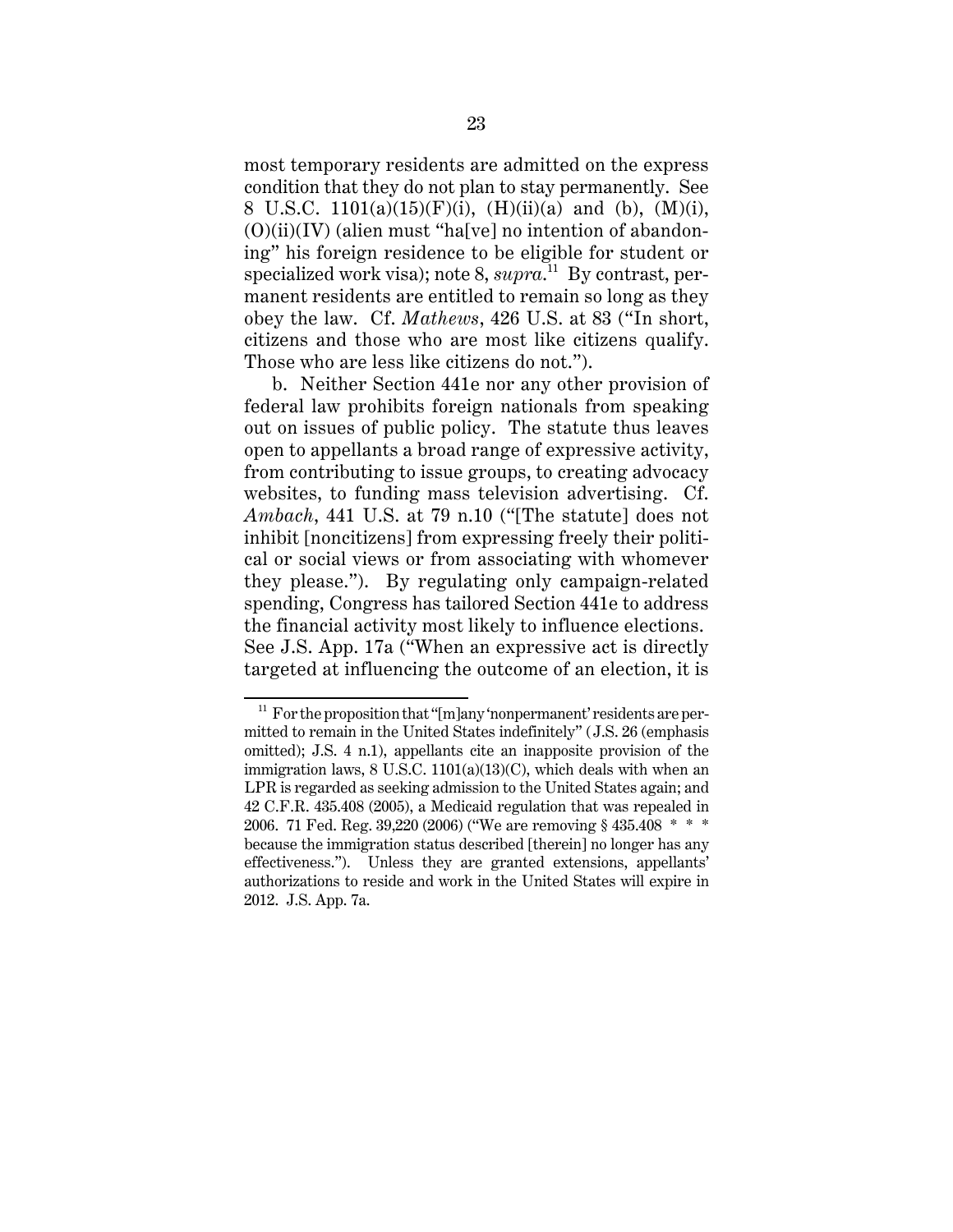both speech and participation in democratic selfgovernment.").

Appellants argue that Section 441e is underinclusive because it does not regulate speech in connection with state ballot initiatives and referenda. J.S. 25-26. But this Court has firmly distinguished the governmental interests in safeguarding candidate elections from the interests implicated by ballot measures, and Congress was not foreclosed from taking that distinction into account. Cf. *Citizens Against Rent Control* v. *City of Berkeley*, 454 U.S. 290, 299 (1981) ("Whatever may be the state interest \* \* \* in regulating and limiting contributions to or expenditures of a candidate \* \* \* there is no significant state or public interest in curtailing debate and discussion of a ballot measure."); *First Nat'l Bank* v. *Bellotti*, 435 U.S. 765, 788 n.26 (noting that the "right to speak on issues of general public interest implies no comparable right in the quite different context of participation in a political campaign for election to public office").

In addition, the long history of Section 441e and its statutory predecessors provides no indication that foreign nationals had attempted to influence state ballot measures. This Court has repeatedly approved legislation that "take[s] one step at a time, addressing itself to the phase of the problem which seems most acute to the legislative mind." *Buckley*, 424 U.S. at 105 (citation and internal quotation marks omitted); see *Burson* v. *Freeman*, 504 U.S. 191, 207 (1992) (plurality opinion) ("States adopt laws to address the problems that confront them. The First Amendment does not require States to regulate for problems that do not exist."). For the same reasons, the fact that Section 441e leaves aliens free to lobby (J.S. 25) and to volunteer for candi-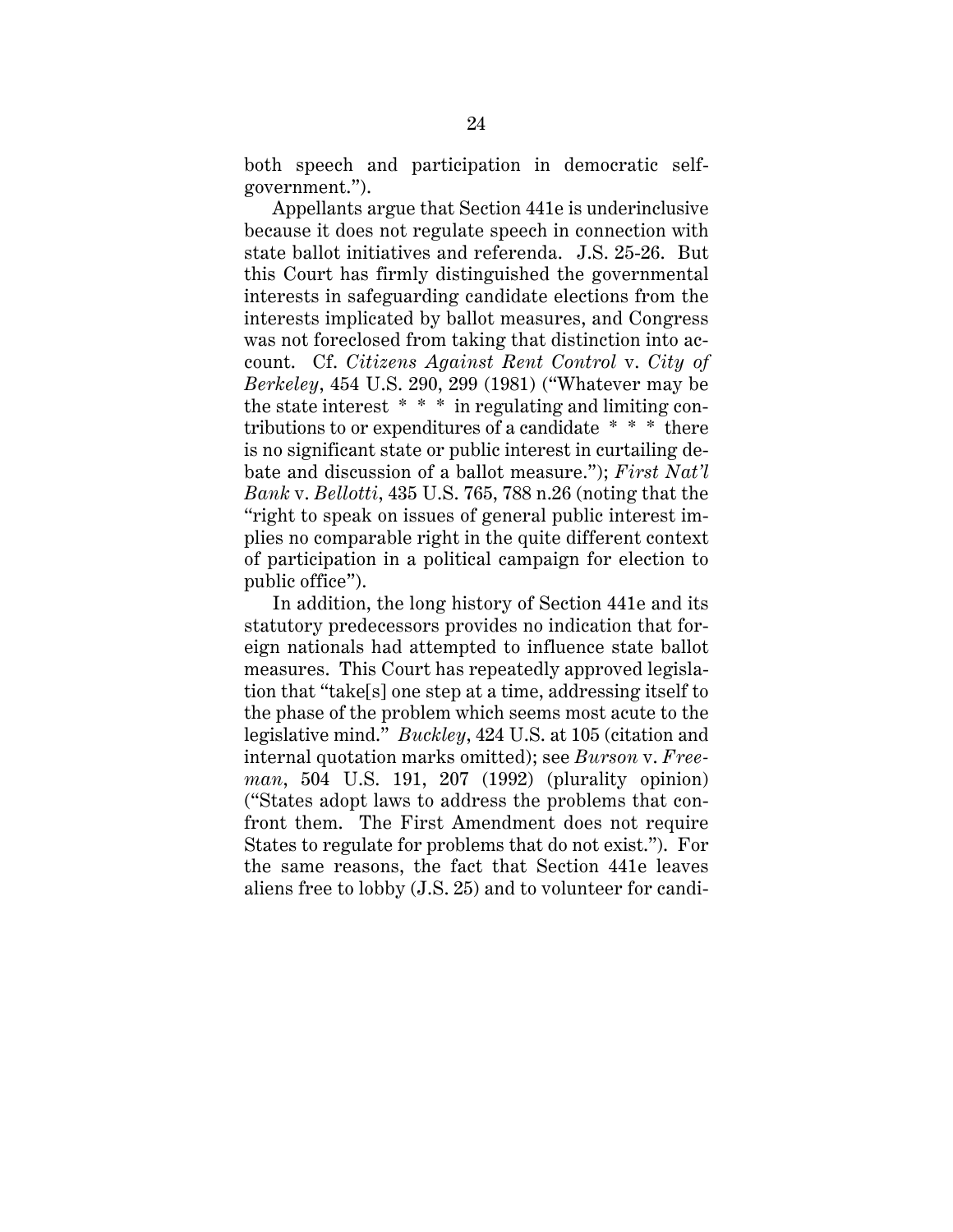dates (Inst. for Justice Amicus Br. 13) does not render it impermissibly underinclusive.

c. Appellants also assert that Section 441e is overinclusive because it applies to state and local elections, including in localities that permit aliens to vote. See J.S. 27. But Congress strengthened this restriction in response to extensive evidence that foreign nationals had exploited the nonfederal "soft money" loophole. See pp. 4-6, *supra*. Such evidence amply supports Congress's amendment of Section 441e to further the compelling interest in protecting American democracy from foreign infiltration at all levels of government. Cf. U.S. Const. Art. IV, § 4 (Republican Form of Government Clause). As explained above, Congress's power to act in this area is particularly clear because Congress, unlike the States, has broad, general authority to regulate the terms on which aliens will be admitted to this country. See pp. 13- 14, *supra*. That some local governments grant noncitizens limited voting rights is irrelevant to the proper disposition of appellants' as-applied challenge, since appellants have not alleged a desire to spend money to influence any local election in which they have the right to vote.

Appellants also contend that Section 441e is overinclusive because "the Government has conceded" that the statute prohibits foreign nationals from donating to a domestic organization, such as the Club for Growth's  $501(c)(4)$  affiliate, "that engages occasionally, but not primarily, in political activity." J.S. 27-28; see also J.S. 10. To the contrary, Section 441e does *not* prohibit temporary resident aliens from donating to advocacy groups unless (1) the group is a "political committee" with its major purpose being campaign activity (the Club for Growth's  $501(c)(4)$  entity currently is not registered as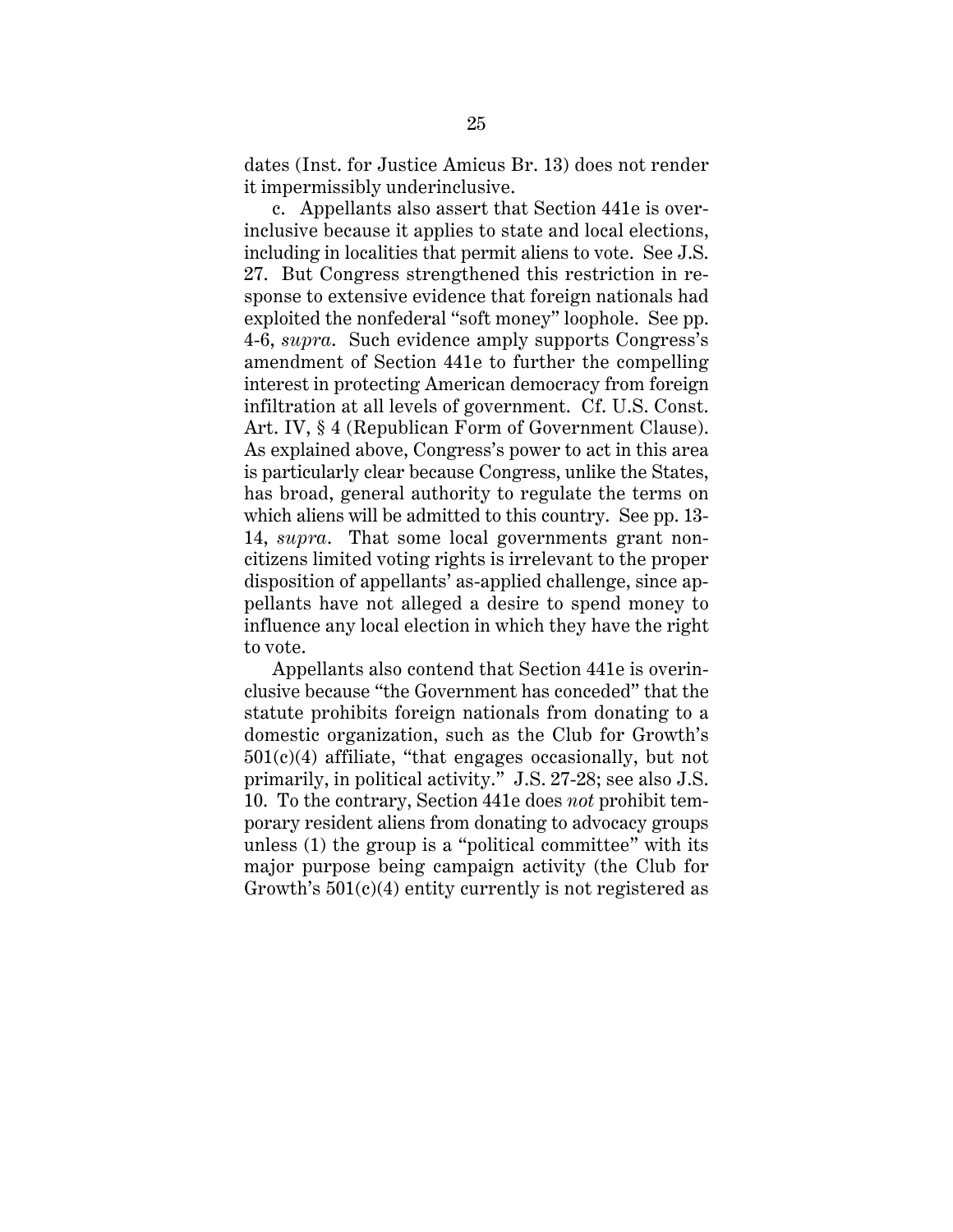such), or (2) the foreign funds are given or spent in connection with an election. See 2 U.S.C.  $441e(a)(1)$ ; *Buckley*, 424 U.S. at 79 (narrowly construing statutory definition of "political committee"). Thus, by definition, the statute applies only to donations made to electionrelated groups or for election-related purposes.

d. Finally, appellants argue that Congress could further its interest in reducing foreign electoral influence by implementing a less restrictive disclosure regime in lieu of Section 441e's spending prohibition. J.S. 28-29. Congress tried that approach in 1938. See *supra* p. 2 (discussing FARA). It did not work. See *supra* pp. 2-6 (discussing 1950s-1990s).

4. None of the dire consequences that appellants foresee (J.S. 34-36) is plausible or presents any reason for the Court to review this case. Nonimmigrant aliens remain free to speak out on issues, to seek redress of grievances, and to spend their designated time in this country in peace. Section 441e has never applied to LPRs, and the court below expressly declined to decide whether the statute could permissibly be extended to that category of aliens. J.S. App. 22a. There is likewise no basis for appellants' assertions (J.S. 30-34) that the decision below could threaten the established rights of citizens to spend money on electoral speech. Political spending is "an integral aspect of the process by which Americans elect officials to federal, state, and local government offices." J.S. App. 13a. Congress's constitutional authority to exclude foreign nationals from that process (*id*. at 14a-15a) is not a generalized or plenary power to regulate the electoral "influence" of American citizens or the organizations they form. See J.S. 31, 33.

5. For the foregoing reasons, appellants cannot prevail on the merits even under the district court's as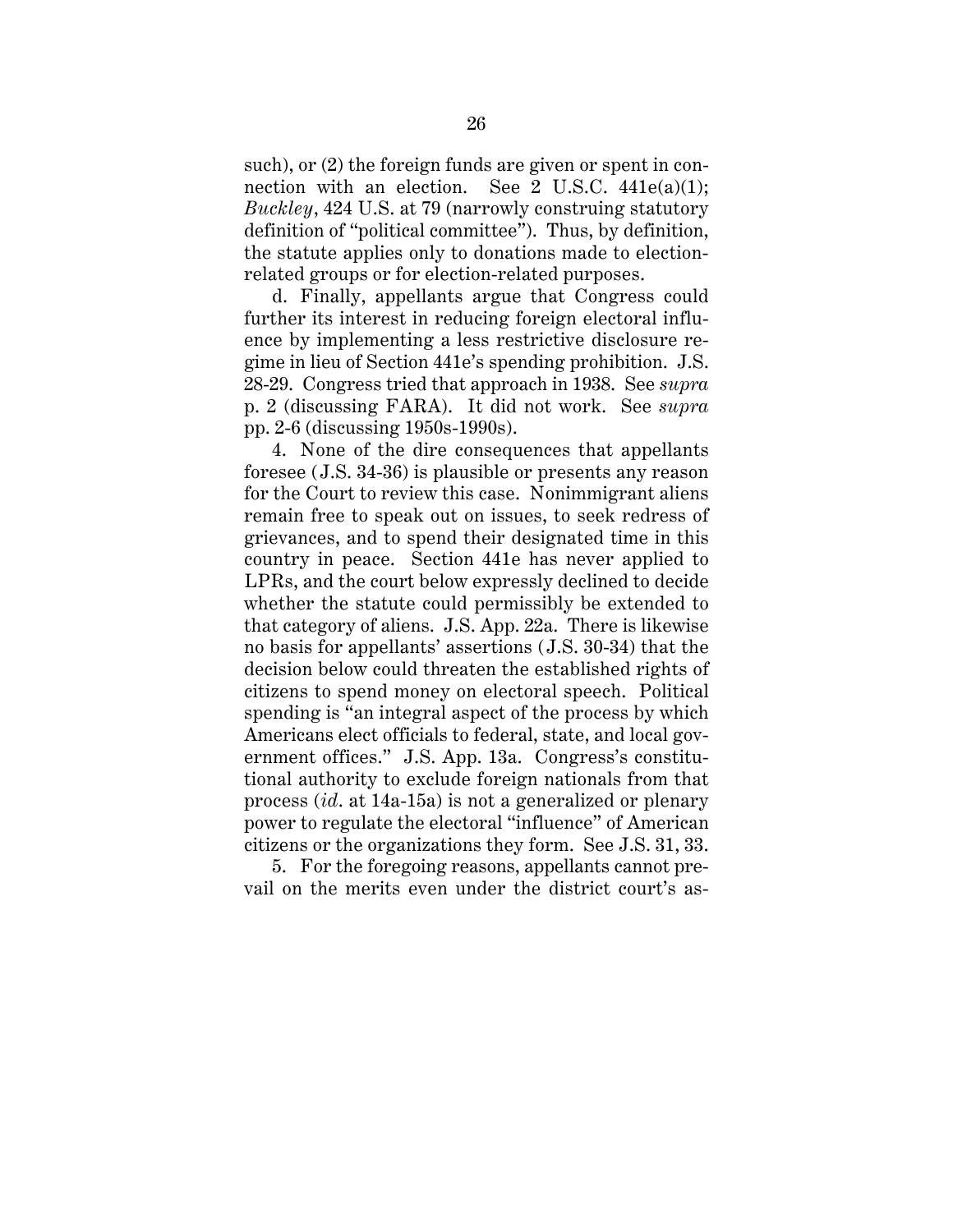sumption (J.S. App. 8a) that strict scrutiny applies. As the Commission argued in the district court, however, strict scrutiny is not appropriate here.<sup>12</sup> That is so both because rational-basis review applies to state-law alienage classifications that involve sovereign functions of government, and because Congress has substantially broader authority than do state legislatures to regulate the terms on which aliens will be admitted.

This Court has never held that an alien's entry into the United States immediately entitles him to invoke every aspect of "the freedom of speech" that the First Amendment guarantees to citizens. As the Court stated in *Verdugo-Urquidez*, the text of the Bill of Rights "suggests that 'the people' protected by the Fourth Amendment, and by the First and Second Amendments, and to whom rights and powers are reserved in the Ninth and Tenth Amendments, refers to a class of persons who are part of a national community or who have otherwise developed sufficient connection with this country to be considered part of that community." 494 U.S. at 265. To prevail on their claims, appellants must demonstrate that, despite the absence of any evidence that they intend to form a more permanent connection with the United States, their three-year work visas are a sufficient basis to extend to them the full panoply of rights guaranteed to citizens. That they cannot do.

 $12$  See FEC Mot. to Dismiss 13-18; FEC Opp. to Pls.' Mot. for Summ. J. & Reply in Supp. of Mot. to Dismiss 8-18.